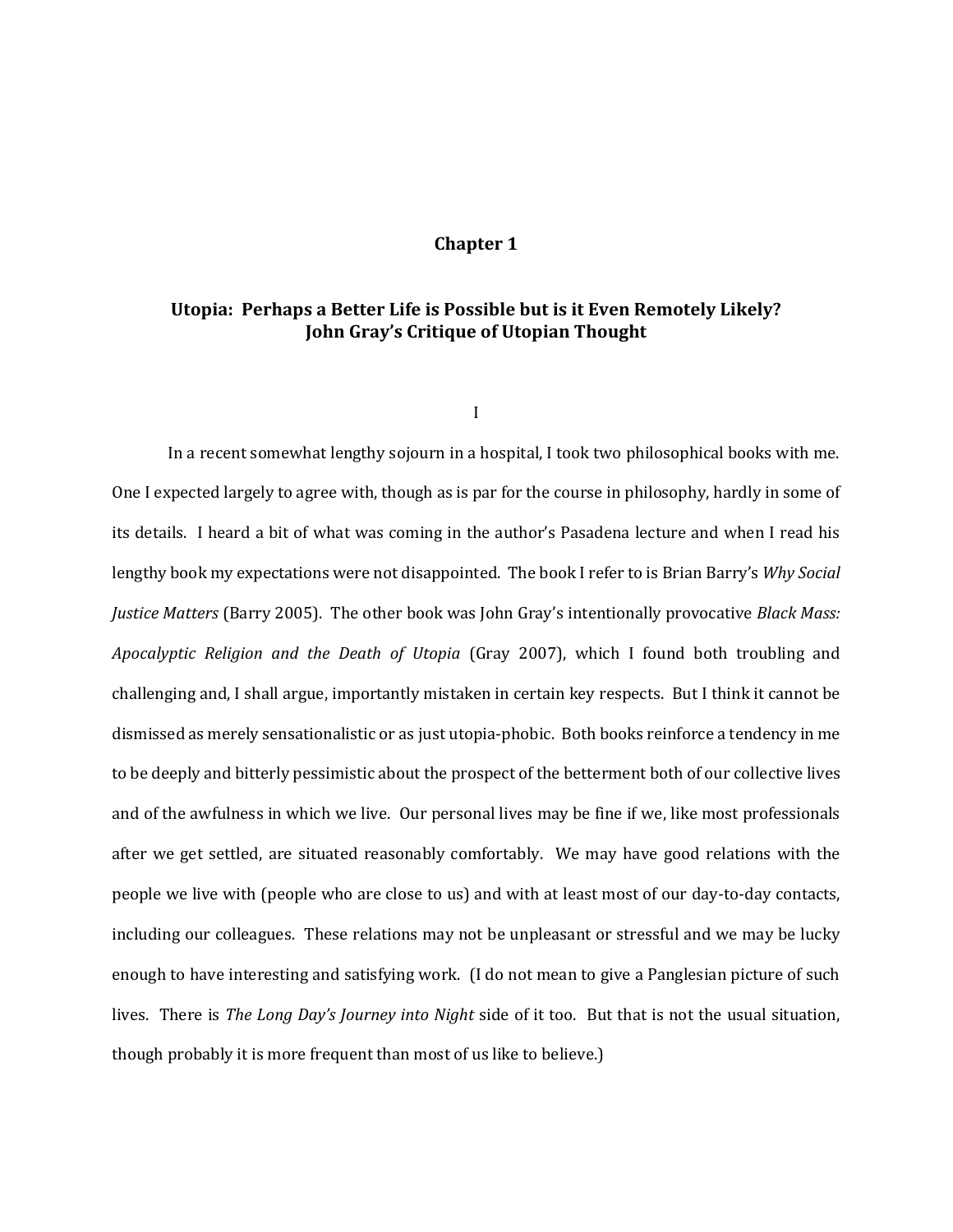However, when we take note of the lives of most of our fellow citizens and many people living in the other rich capitalist nations, we cannot, if we would be non-evasive, help but be distressed by the tension-filled drudgery and insecurity—and, at the worst, the abuse and horror—of much of their work and their lives.1 Most people do not work because they want to—academics and many other professionals are rather exceptional here—but in order to survive and escape an even worse fate: a meager welfare dependency in the North and the even more meager welfare dependency in richer states of the South or starvation in other parts of the South and even for some in the richer parts of the South. <sup>2</sup> If we know anything about the lives of most people in the South, we cannot but be appalled by the conditions in which they live. Moreover, for all of us, rich or poor, when we face the harsh realities of life, e.g., global warming, the dangerous plundering of our planet, we cannot but be appalled by the social conditions of our own lives. We would do better to leave oil from the tar sands of Alberta in the ground and help in that way to cut down drastically, as quickly as possible, our production of fossil fuels and the extensive pollution of our environment. This is true of many other places and different situations as well. We should as quickly as we can learn how to effectively use alternative renewable resources (e.g., the sun, the wind, and the tides) and rapidly put this use into practice, even when in certain ways it will be punishing. We must recognize that there is no comfortfree fix. We also need to realize that we cannot sustain the world population that we are coming to have (i.e., nearly 10 billion people by the mid 21st century). We, the peoples of the world, also need to learn to cooperate and to share and not engage in geopolitical struggles or relentlessly seek competitive advantage that may well lead to terrible wars, devastation, and perhaps even to our own annihilation where no one will come out a winner. But none of these things are attended to and most of us live in a state of denial or, where reality confronts us, of procrastination. It is not a wild paranoid conception to fear that by the 22nd century we may well have put ourselves 'out of business'. There may be no one left to record it. *In that way*, history, *human* history, may have an end, i.e. a terminus.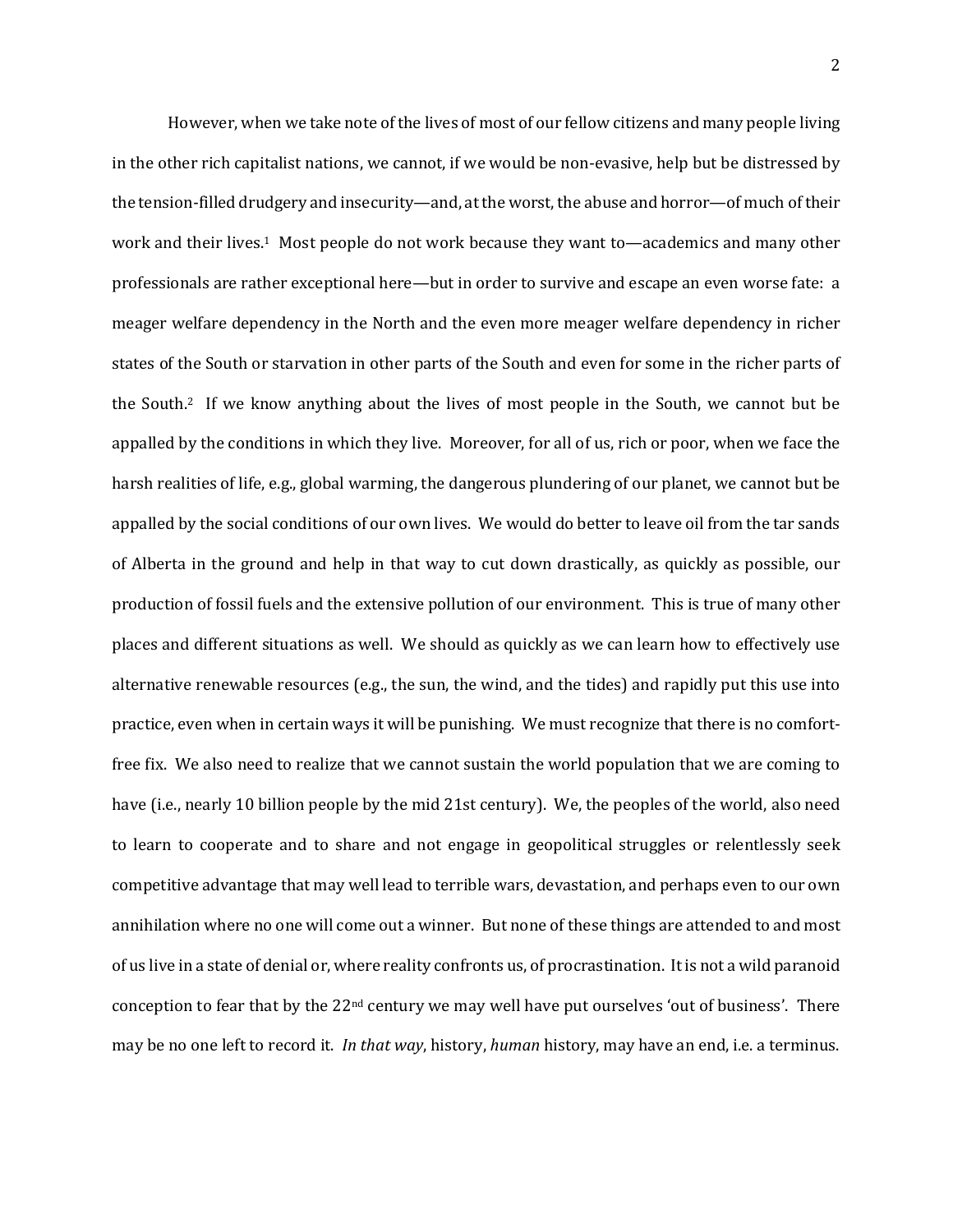Yet we on the Left continue to chant 'a better world is possible'. It is hard to keep up that belief or even to keep up the hope that a better world is possible. (Of course, it is logically or conceptually possible, but that is not significant.) It looks like our realistic options are between various forms of barbarism—some worse than others. As Brian Barry repeatedly asserts, things go a little better in Continental Europe than in the United States or the United Kingdom, though (I would add) France now (2008) is taking a turn in an unfortunate direction (Hazan 2007). When we face the world in which we live and when we look at it globally, as we must if we would be non-evasive, we have globally not much of anything moving in the direction of a better world. Neo-liberalism everywhere rides high (Anderson 2007). That is, we have neither the feasibility of anything like a worldwide Sweden (social democracy) or anything like a worldwide Venezuela (the coming to be of socialism).

Gray, acutely aware of the maladies of our world, seeks to reinforce and deepen our pessimism while Barry, after portraying the horrors of our global situation and the grim prospects for us in a capitalist world order (or for that matter in any productivist or growth order), seeks to point to some light at the end of the tunnel. But it is all too easy to be skeptical, even cynically so, about that, even if, as I do, we share Barry's hopes and even some of his social democratic/socialist strategies for struggle. However, before I turn to an examination of Barry's importantly substantial claims in the next chapter, I shall start in the next section of this chapter by setting out some of the core elements of Gray's position, for the force of his pessimism and skepticism needs both understanding and non-evasive facing. I will then make three central criticisms of Gray's account. Without discounting his historical insights, I will argue that neither contemporary enlightenment thought, including secular humanism, some socialisms, social democracy, or analytical Marxism, rest on myths or go on a quest for certainty or are scientistic. This is contrary to what Gray says about these movements. All these views may be inadequate in certain ways, but that is another matter. They are neither, in their more adequate articulations, mythological nor teleological conceptions of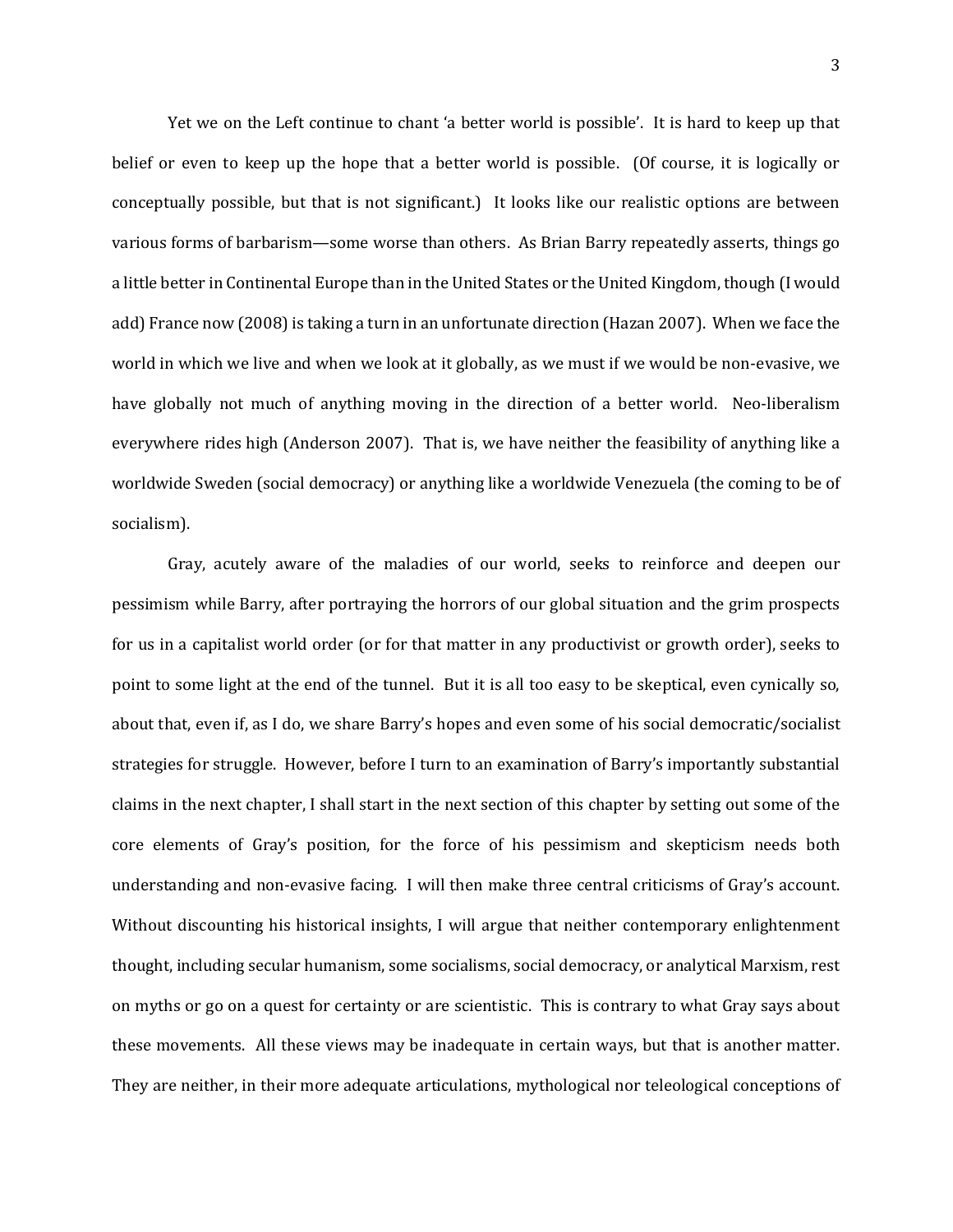history nor scientistic. I will then argue in the next chapter that Barry (1) makes, in a good fallibilistic, analytical and empirically responsible manner, a powerful case for socialism/social democracy; (2) makes a modest non-teleologically articulated case for progress; and (3) gives a reasonable articulation of global justice and of cosmopolitan enlightenment thought that is not at all a political religion or teleologically oriented. (I will also draw on Hilary Putnam here.) I will, finally, in the light of my examination of Barry, develop my ambivalent skepticism concerning whether there is much hope for Barry's well-articulated and well-argued case for the reasonable possibility—particularly given his portrayal of our global and increasingly globalized and increasingly environmentally devastated world order—that our world will become a humane and decent place where social justice reigns and in which we could live without disgust or despair. That there will actually be progress here seems to me, as it does to Gray, very problematic. It can be plausibly thought to be an illusion. There is, of course, as there certainly should be, room for struggle. But we should not bet our ranches on its success. Still, we must—morally 'must'—go on struggling. We can reasonably hope, and seek to do our bit here, that the world will not repeatedly return to being a slaughter house without believing for a minute that we will get perfection—a radically new order where human perfection will be obtained.

### II

I turn now to Gray. I shall begin by extensively quoting Gray from his very first chapter where he sets out his core claims in clear and striking terms. I will then make some elucidatory remarks concerning where I think his clarity is surface clarity only. It is useful to do this if we are to dig deeper and feel the full force of his position. (In many ways, he is too easy to dismiss.) Setting these surface clarities aside, we should come to see just where he cuts deep. My aim is to set out as in as strongly a light as possible the part of his case which I think is most significant and very much should have our attention.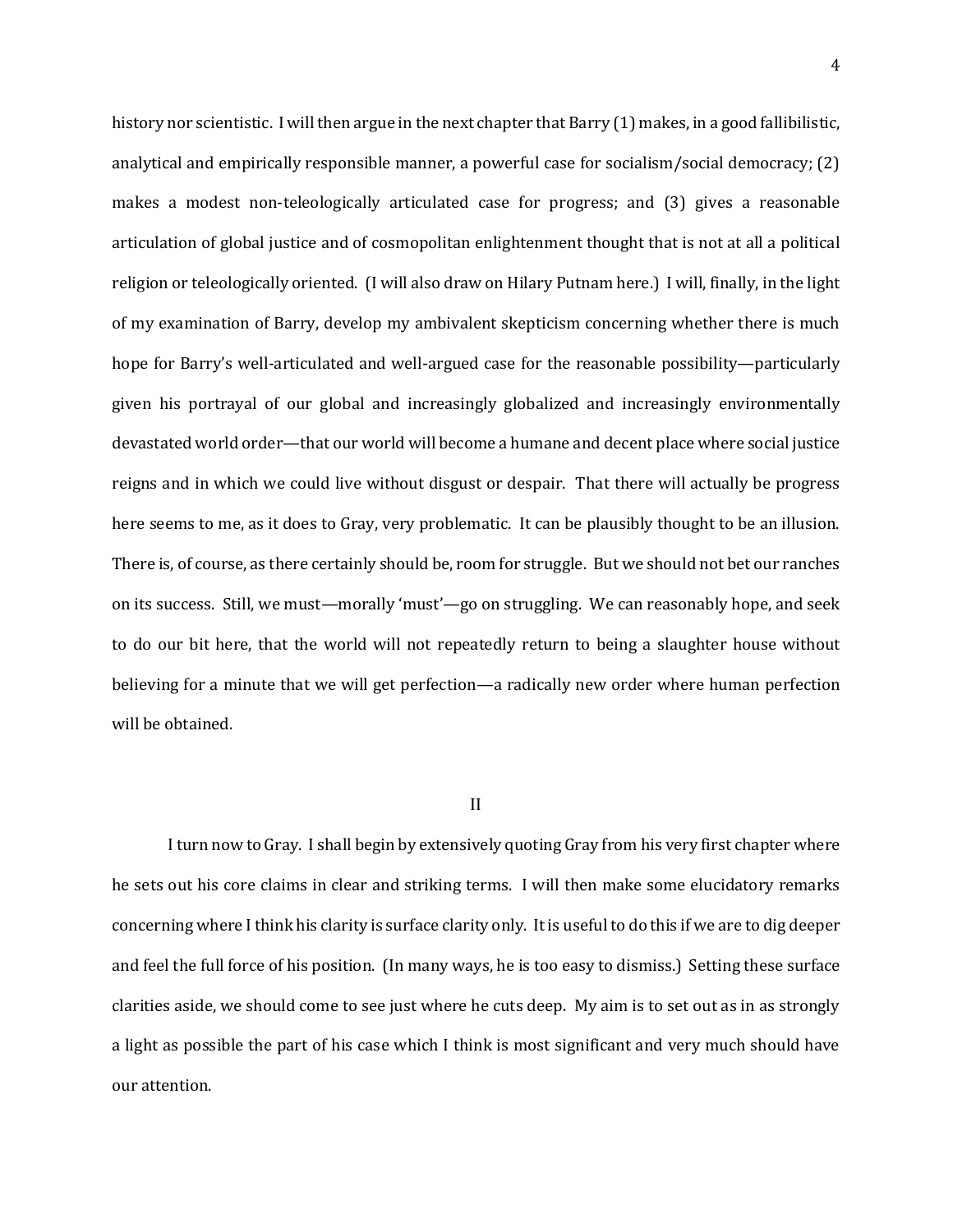In the very first paragraph of his opening chapter, "The Death of Utopia," Gray provocatively

remarks:

Modern politics is a chapter in the history of religion. The greatest of the revolutionary upheavals that have shaped so much of the history of the past two centuries were episodes in the history of faith moments in the long dissolution of Christianity and the rise of modern political religion. The world in which we find ourselves at the start of the new millennium is littered with the debris of utopian projects, which though they were framed in secular terms that denied the truth of religion were in fact vehicles for religious myths (Gray 2007, 1).<sup>3</sup>

He then goes on to further remark:

Communism and Nazism claimed to be based on science—in the case of communism the cod-science of historical materialism, in Nazism the farrago of 'scientific racism'. These claims were fraudulent but the use of pseudo-science did not stop with the collapse of totalitarianism that culminated with the dissolution of the USSR in December 1991. It continued in neo-conservative theories that claimed the world is converging on a single type of government and economic system universal democracy, or a global free market. Despite the fact that it was presented in the trappings of social science, this belief that humanity was on the brink of a new era was only the most recent version of apocalyptic beliefs that go back to the most ancient times (Gray 2007, 1).

A little later, in his third paragraph, he adds:

[T]he French Jacobins and the Russian Bolsheviks detested traditional religion, but their conviction that the crimes and follies of the past could be left behind in an all-encompassing transformation of human life was a secular reincarnation of early Christian beliefs. These modern revolutionaries were radical exponents of Enlightenment thinking, which aimed to replace religion with a scientific view of the world. Yet the radical Enlightenment belief that there can be a sudden break in history, after which the flaws of human society will be forever abolished, is a by-product of Christianity (Gray 2007, 2).

Radical revolutionaries of the Left and of the Right (Jacobins, Bolsheviks, Anarchists, Nazis, Maoists,

and neo-conservatives) substituted for the apocalyptic Christian message of a new world order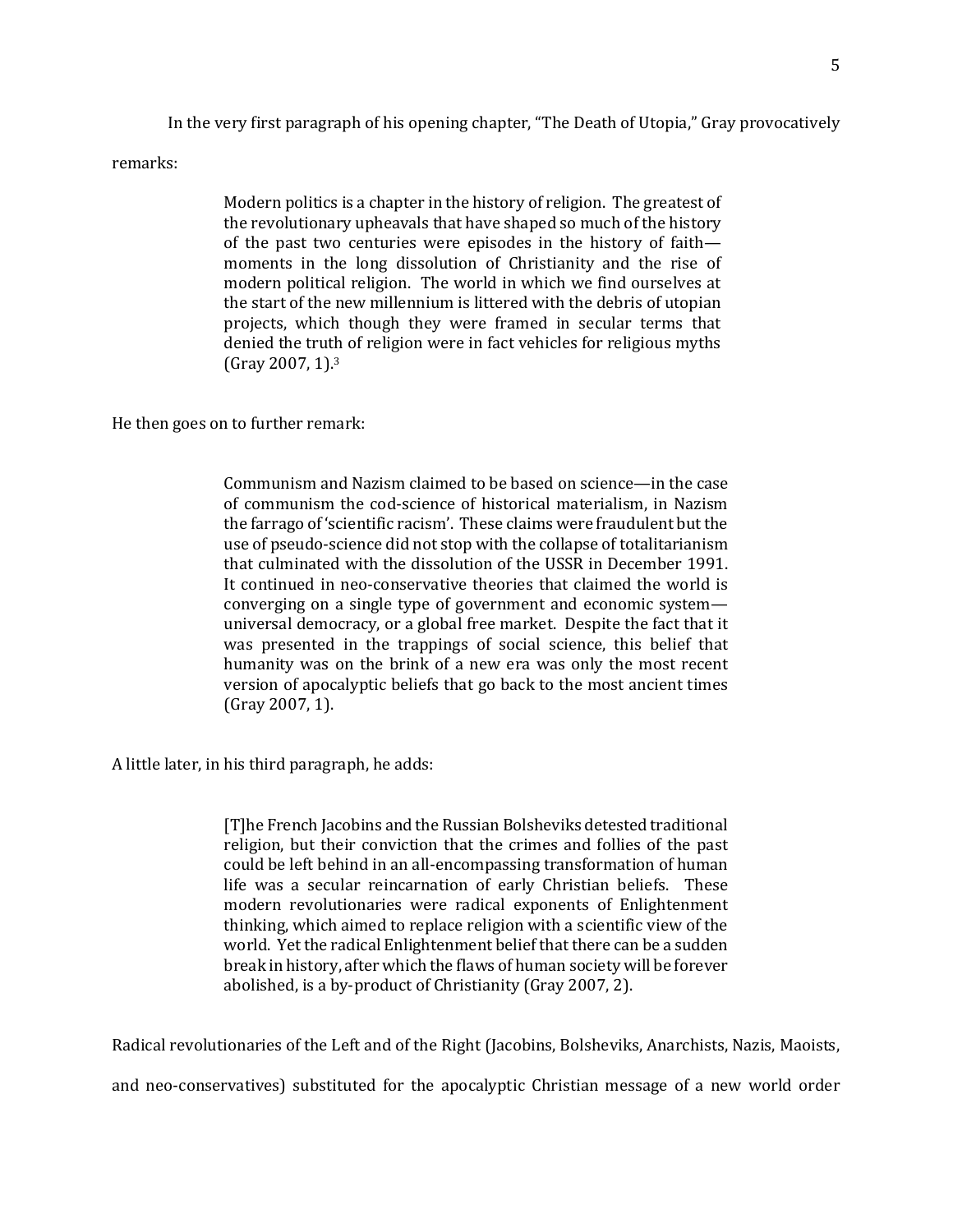created by God a secular message that "utopia could be achieved by human action . . . clothed in science" (more accurately, scientistic beliefs) (Gray 2007, 3). Early Christian myths of the Apocalypse gave way in time, Gray contends, to a new kind of ostensibly secular faith-based apocalyptic order rooted in violence. He regards this as the coming into being of *secular political religions*.

Things like this have been repeatedly said, though perhaps not so starkly. Gray is well aware of this, but he adds two claims, both of which seem to me problematic. The first one is the at least putatively problematic claim that it is not only revolutionaries who hold to secular versions of religious beliefs but liberal secular humanists as well. Presumably, he has in mind secular humanists such as John Dewey, Sidney Hook, Ernest Nagel, and perhaps neo-pragmatists such as Hilary Putnam and Richard Rorty that followed after them. They stressed piecemeal change rather than revolutionary transformation and they were not believers in a New Age or a New Man. Why bunch them with the French Jacobins or the Russian Bolsheviks? For Gray, it is because these secular humanists believed (believe) in *progress* (Gray 2004, 41-49, 76-77). But it was (is) not the teleological sort with a view of the end of history, assigning a purpose to history itself where human beings were to be perfected in a New Age. Rather, it was fallibilistic, problem-oriented and piecemeal. By using our intelligence and knowledge of the world we can articulate an adequate view of things that we started out with, though it is not what has been called incoherently history's purpose. But this modest view that we will come to have will yield for us a better view of things: a coherent cluster of ends-in-view in the continuing struggle to make sense of our lives. But this is something that is only for a time. It is not something which claims to be eternal or absolute truth, as if we understand what that is.

Many of these beliefs and convictions are neither scientific hypotheses nor myths, but a trying to get our beliefs and convictions into what John Rawls called 'reflective equilibrium'. There is, and rightly, no conception of some kind of final equilibrium that would remain unchanging. As time goes on, there will be many reflective equilibria, hopefully (but not assuredly) some getting better that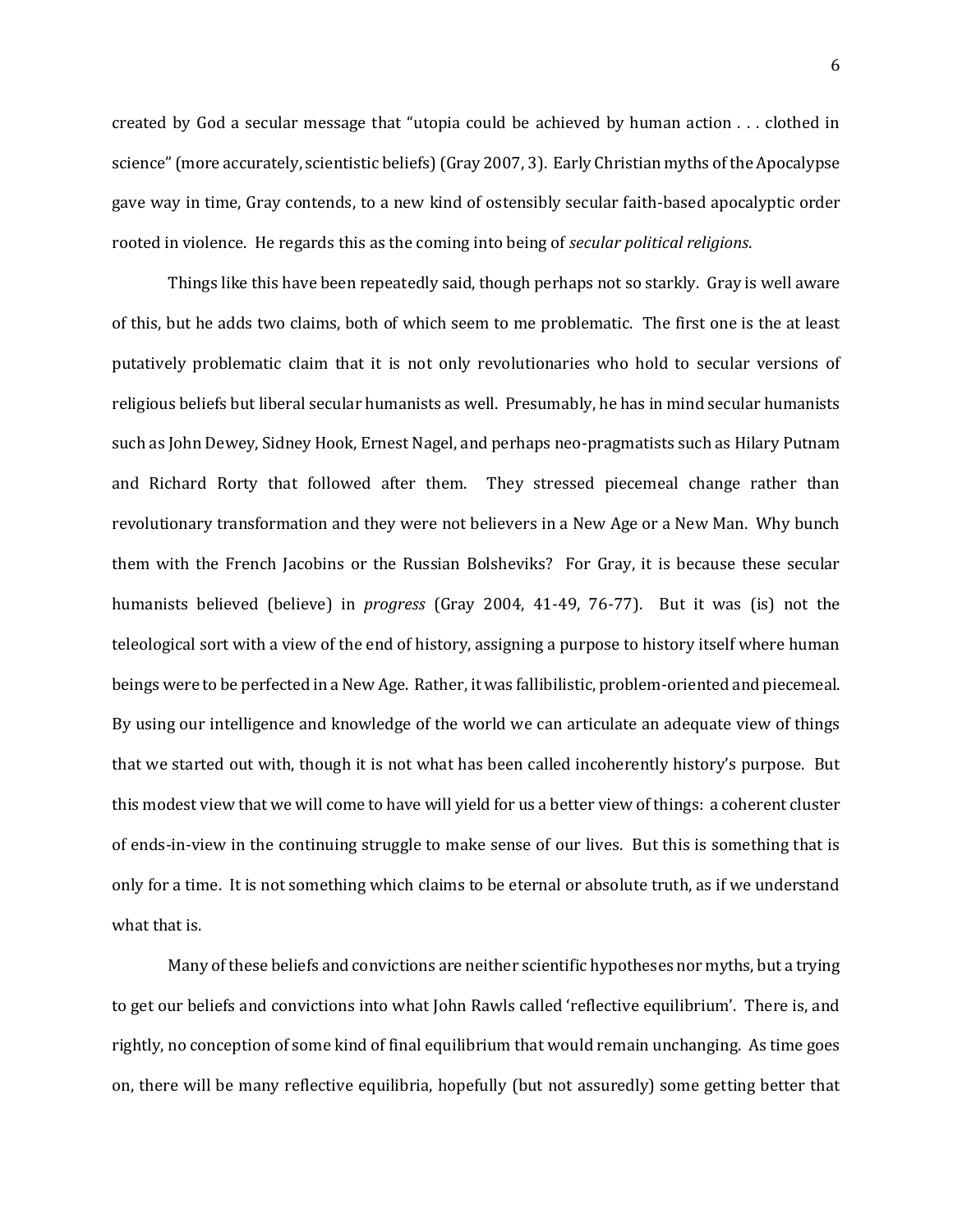others. But there will be no final equilibrium—not even a coherent conception of one—where everything will forever be set right. To hope we can gain something like that—a something, we know not what—is just fantasy. There is nothing teleological or otherwise metaphysical about secular humanists' belief in progress. Their belief in progress is neither a religious dogma nor a scientistic claiming that all genuine knowledge must be scientific. There is no thought among these thinkers of achieving some Aristotelian or Hegelian *telos* or a Comteian 'scientific' worldview.

The second claim of Gray's that I shall criticize is his claim that the neo-conservatives who are now ruling—better, misruling—the U.S. are caught up in primitive versions of Christianity or Judaism that are replacing a secular faith that has been lost. Indeed, something like this is true of George W. Bush but he is so Neanderthal that he is capable of believing practically anything. It is fair enough, and probably true, to say of him what Gray says: "Apocalyptic religion shapes the policies of the American president, George W. Bush, and his antagonist, Mahmoud Ahmadinejad, in Iran" (Gray, 3). But it is something else again to say that of some of the more knowledgeable and better educated people of the Bush team, e.g., Condoleezza Rice. Perhaps it is so? But it would be more plausible to say that people like Cheney, Rumsfeld, Rice, and Wolfowitz were propagandistically using these religious beliefs to keep or gain the loyalty of the fundamentalist religious right. But *perhaps* I am wrong about this for some well-educated people can hold some nutty and very dangerous beliefs (Goebbels's name comes trippingly on the tongue). But there are neo-conservatives, and very distinguished ones (e.g., Frederick Hayek and Milton Friedman), who are as secular as you can be.

However, be that as it may, Gray is certainly right in remarking "that religion is once again a power in its own right. With the death of Utopia, apocalyptic religion has re-emerged, naked and unadorned, as a force in world politics" (Gray 2007, 3). But it is not plausible to count among the zealots all neo-conservatives of the Bush Administration, and particularly not their intellectual mentors Milton Freidman, Frederick Hayek or Leo Strauss, or of the Kristols, Irving and William (father and son), Norman Podhoretz, Daniel Bell, or Gertrude Himmelfarb. All of these neo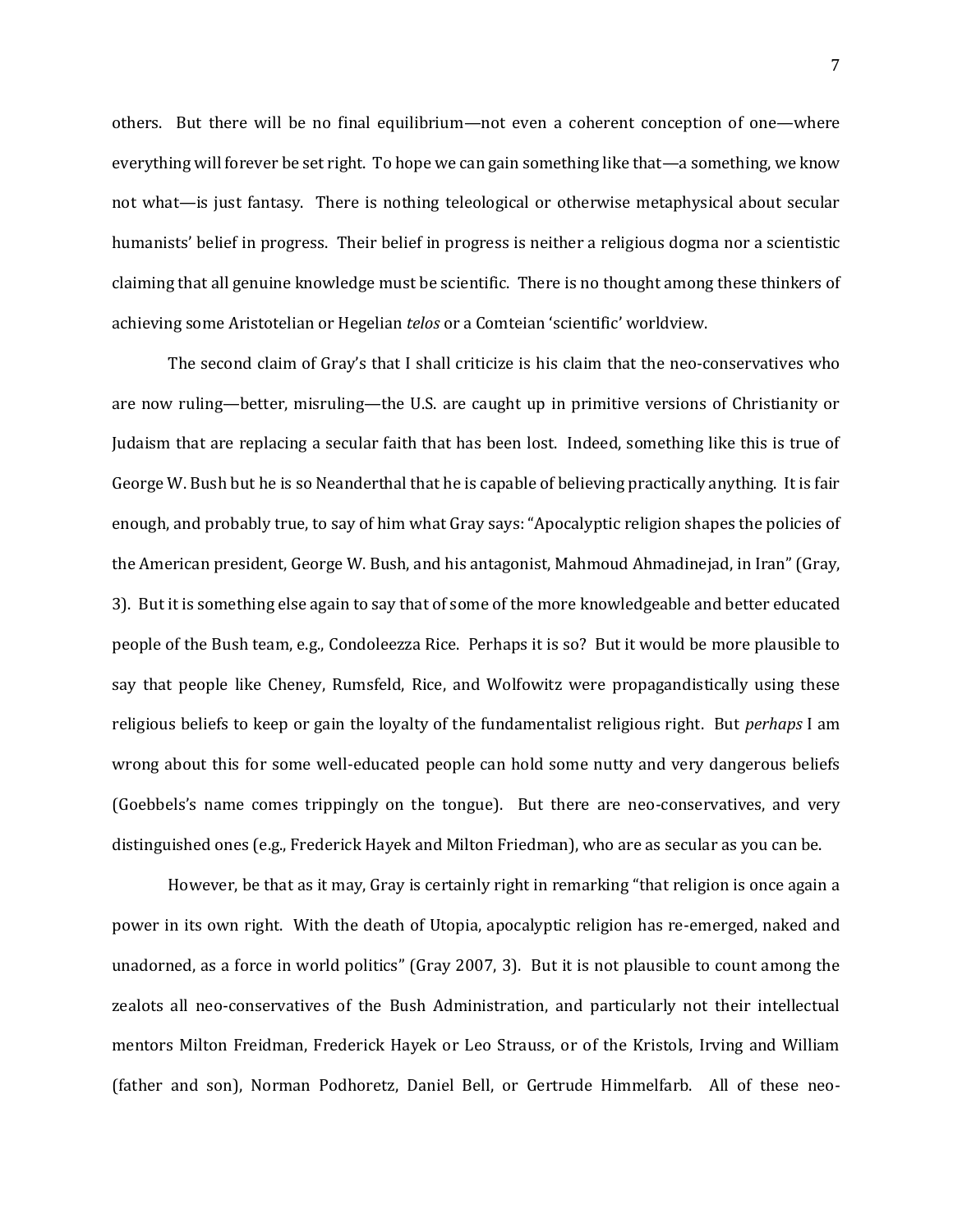conservative intellectuals have had an important influence, directly or indirectly, on the Bush Administration, an administration spearheaded by Dick Cheney. But these mentors and their pupils are too well educated and too taken up with what they believe to be hard-nosed *realpolitik* for it to be plausible that they—or at least for most of them—could be fundamentalist Christians or Jews.

#### III

Gray, I believe, is not just celebrating the death of utopia. He also realizes that something is lost with the death of the best of these hopes. But he thinks it is absolutely necessary to face the music and to become resolutely anti-utopian. Even with the best of them, their harms, even if unintended, outweigh the good things that could be said about them. I am, and always have been, modestly utopian; I argue for what John Rawls calls a realistic utopia or, rather, the (I shall say hopefully approximately achievable) ideal of that. I remain, perhaps pigheadedly, unaltered by Gray's critique. I want to begin my critical probing of Gray by asking what he takes to be utopian and why he rejects it.

He begins by remarking that he takes a utopian project or ideal to be *unrealizable.* He then asks how a utopia is to be recognized and how we know when a project is unrealizable. Since it is obviously an empirical unrealizability that he is talking about, it must be something that admits of degrees. There are some unrealizabilities that are not logically impossible, but that in a plain empirical way could not possibly happen, e.g., sprinting from Montreal to Ottawa in fifteen minutes. There are other things that could possibly happen but are very unlikely to happen, e.g., being mentally active at 140 years of age. And there are some things that could likely happen but probably won't, e.g., that action on climate change will occur soon enough to avoid a very considerable catastrophe or that private cars will not exist in 2012. We have a continuum here. The lower end of the continuum of utopian projects could turn out to be unrealizable but still (sometimes very much so) to be worth the try, for desirable as they are, they very well might be realizable and importantly so; and even if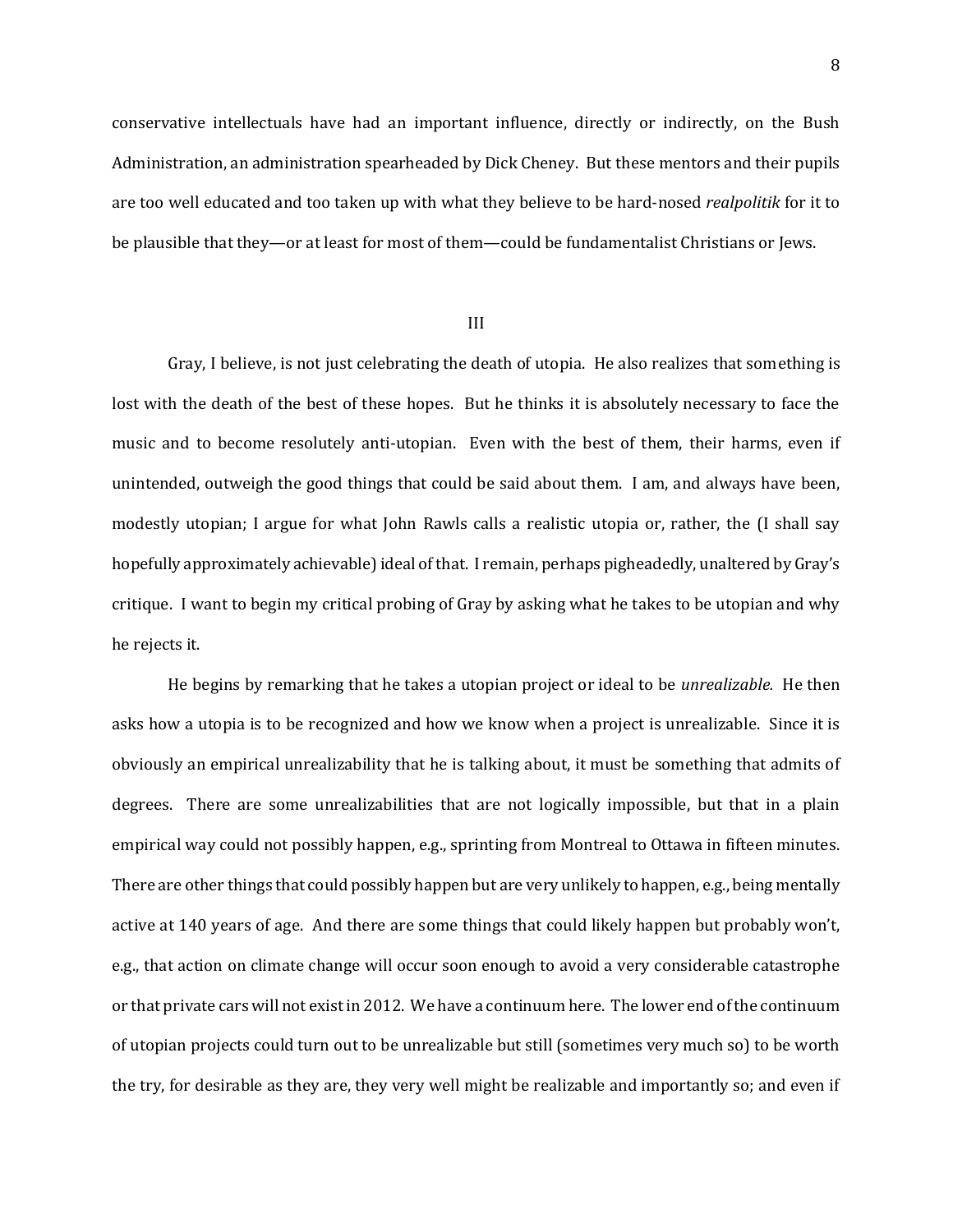they are not fully realizable, they might be reasonable ideals that we can approximate. Total ending of unemployment even in the rich North may be impossible to achieve but efforts towards its extensive reduction are still (*pace* Friedman) arguably worthwhile. Sweden's plan to achieve it in the 1970s was not unrealistically utopian at that time, but with globalization and a near global neoliberalism coming into force, Sweden's effort failed. When the campaign against slavery started in the early nineteenth century, it was widely opposed on the grounds that slavery has always been with us and always will be. It is impossible, it was widely thought, to eradicate it. Almost all whites in the slave owning states of the American South could see nothing wrong with it. But opposition to it started, indeed fitfully as a minority position, but, with struggle, the opposition grew and after a continued intense struggle, finally it succeeded. It eventually came to be widely thought that slavery was a barbarous practice that must be ended. Now all, or at least almost all, whites (even some who are in some sense racist) in the American South believe that. But this disconfirms the claim that abolition was just a utopian ideal. There have always been some societies that were not slave societies, so we know, and even could have known when slavery was a reality among us, that ending slavery was not an unrealizable ideal. Slavery has returned in muted forms. Yet knowing that there are and have been without slavery leads us to see that abolishing slavery was and is not unrealizable because for there not to be slaves is not 'contrary to human nature'.

However, some reforms are unrealizable in a strong sense. All those connected with 'the perfectability of man', to take a prominent example, are unrealizable. We cannot (*pace* the Jacobins and the Bolsheviks) make a 'New Man' or a 'New World". But, *pace* Gray, that does not mean that to make things a lot better than they are now is impossibly utopian: something totally unrealizable. Still, when we look at the world globally, we are *inclined* to despair. The realistic possibility of changing things looks terribly bleak.

These last two considerations fit well with Gray's claim. It seems to me to be reasonable to say, notwithstanding its vagueness, that "a project is utopian if there are no circumstances under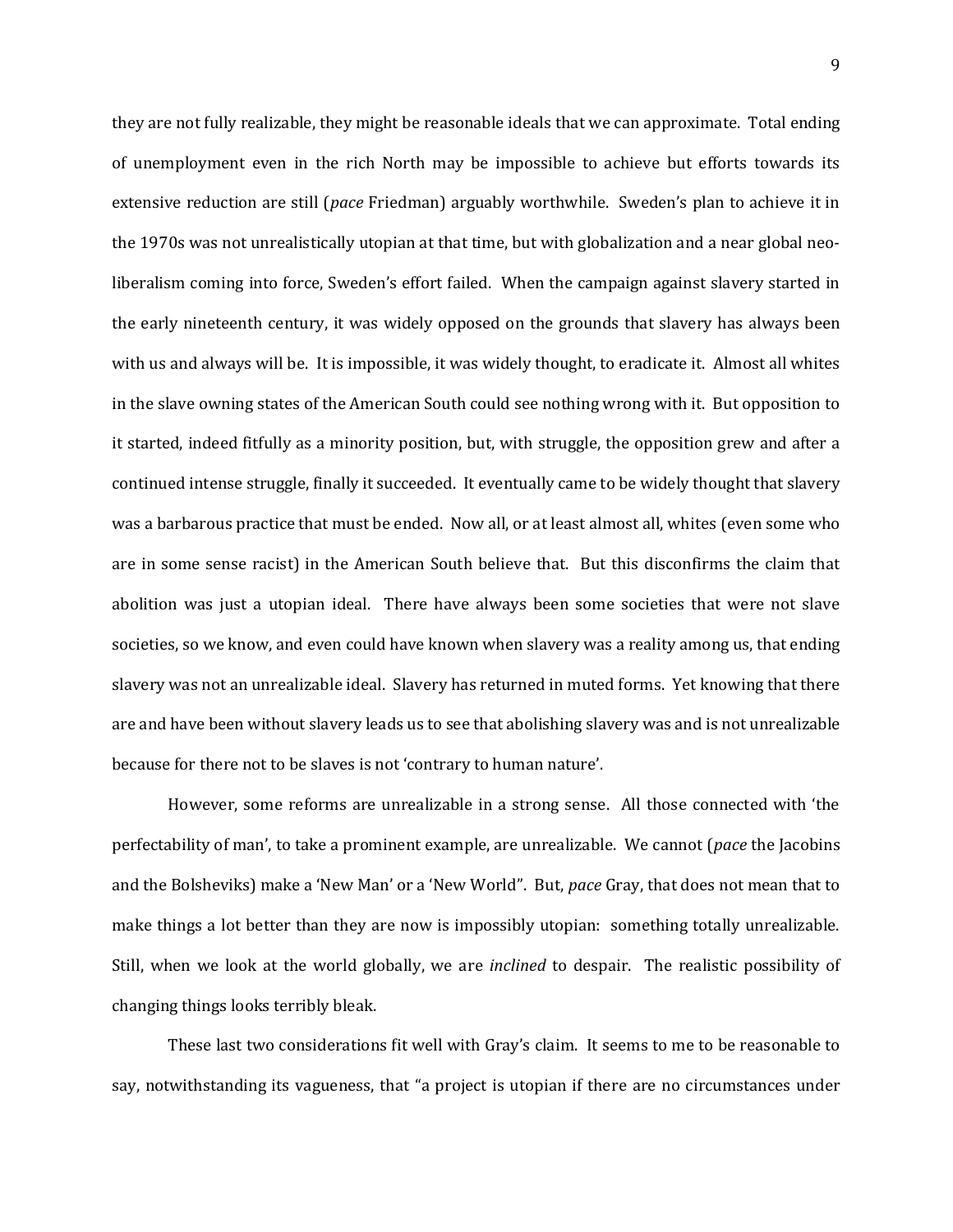which it can be realized" (Gray 2007, 20). (But we should not have too short-sighted a view of what can be realized.) Gray, however, remarks, the above notwithstanding, that:

> All the dreams of a society from which coercion and power have been for ever removed—Marxist or anarchist, liberal or technocratic—are utopian in the strong sense that they can never be achieved because they break down on the enduring contradictions of human needs (Gray 2007, 28).<sup>4</sup>

To move to a different but related point, we will never get a conception of the good life on which all people will agree. Both Gray and John Rawls, as different as they are, agree on that. Moreover, and here a little bit more surprisingly, it is hardly even desirable that we should; our various needs will sometimes conflict, both between people and within ourselves, and will be given different priorities and urgencies. Indeed, some societies may be more conflictual than others, but some kinds of differences—perhaps we shouldn't call them conflicts—are desirable. They keep us from falling into a dull uniformity. Something we probably would not do anyway. But the important point is that with these persistent and sometimes conflictual differences we will not get utopia, at least as Gray has not unreasonably characterized it. Moreover, as he extensively argues, experiments in living that have tried to achieve it—tried for the perfectability of social life—have all failed. The Jacobins, Anarchists, Nazis, Bolsheviks, Maoists, Pol Pot, the Baader-Meinhof group, the Red Guards, Islamic Fundamentalists, and the Neo-Cons, all "mesmerized by fantasies of creative destruction", have all unleashed, in one way or another, "violence and horror on the world"—some, of course, more massively than others.5 If this is what it is to be a utopian, the death of utopia is to be welcomed. These revolutionaries, with their conception that human life and society could be transformed by determined human acts of the will, thought violence could and should be used to liberate humanity. Some coercion and utilization of power will go with any state (perhaps by definition) and, in a way, violence in the form of coercion is unavoidable. But to use it, particularly in its strong forms, to try to achieve the 'perfectability of man' is evil as well as irrational. It is evil not because it won't work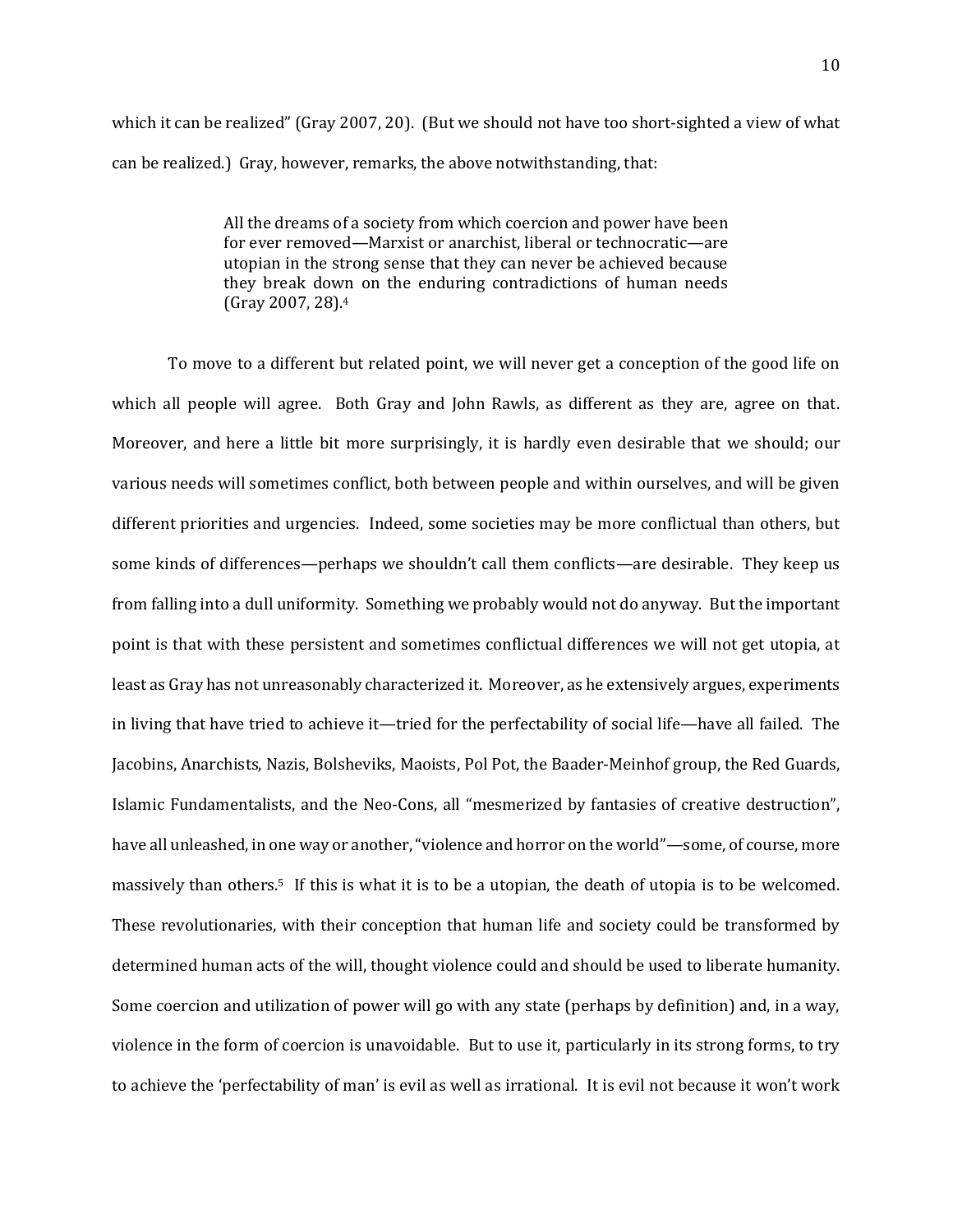but because it is wrong to try to mold human beings so violently and destroy those you can't. Moreover, it will fail for human beings can't be changed like that; but even if it could succeed, it is wrong because it is just plain evil. If there is an enlightenment project (or, less pompously, a way or ways of enlightenment thinking and acting), it should not be that of trying to remake society on such ideal models. We should give up ideals of 'the perfectability of man' and particularly the idea that you can and should do that by being violent, e.g., the liberal use of the guillotine. We should, instead, Gray has it, view "government as a means of coping with human imperfection rather than as an instrument of re-creating society" (Gray 2007, 33).<sup>6</sup> The latter in all of its various forms—Nazi, Bolshevik, Christian, Jewish or Islamic fundamentalist, neo-conservative—are society's most dangerous myths. Gray remarks, later in his book, "the dream of Utopia ends in squalid horror" (Gray 2007, 145). The utopian mindset, exemplified, to take our current example, in the Bush Jr. Administration, shows itself at its most deluded in its "willingness to use intolerable means to achieve impossible ends" (Gray 2007, 160).

Gray delineates the great upheavals of history—great revolutionary movements—clearly and argues that they are all in the utopian mode and, consciously or not, are an apocalyptic way of viewing things. They all, from the Jacobins to the Bush Administration Neo-Cons, from revolutionaries on the Left to the Right, were giving us, Gray claims, political religions committed to bringing into being a 'new man' for a 'radically new time'. He well describes these movements and shows what brutalitarianisms they turned into, causing mass destruction and death and terrible degrading labor and living conditions. They all thought that history had an end both in the sense of a terminus and a goal. They also thought, teleologically, that history was on their side: that they were riding with the tide of history. Confident that they had grasped 'the plot of history', they also thought that with that grasp and the theoretical and political understanding they had thereby gained that they, as a vanguard, could remold humans and society to bring about human emancipation of society and, indeed, eventually of the world.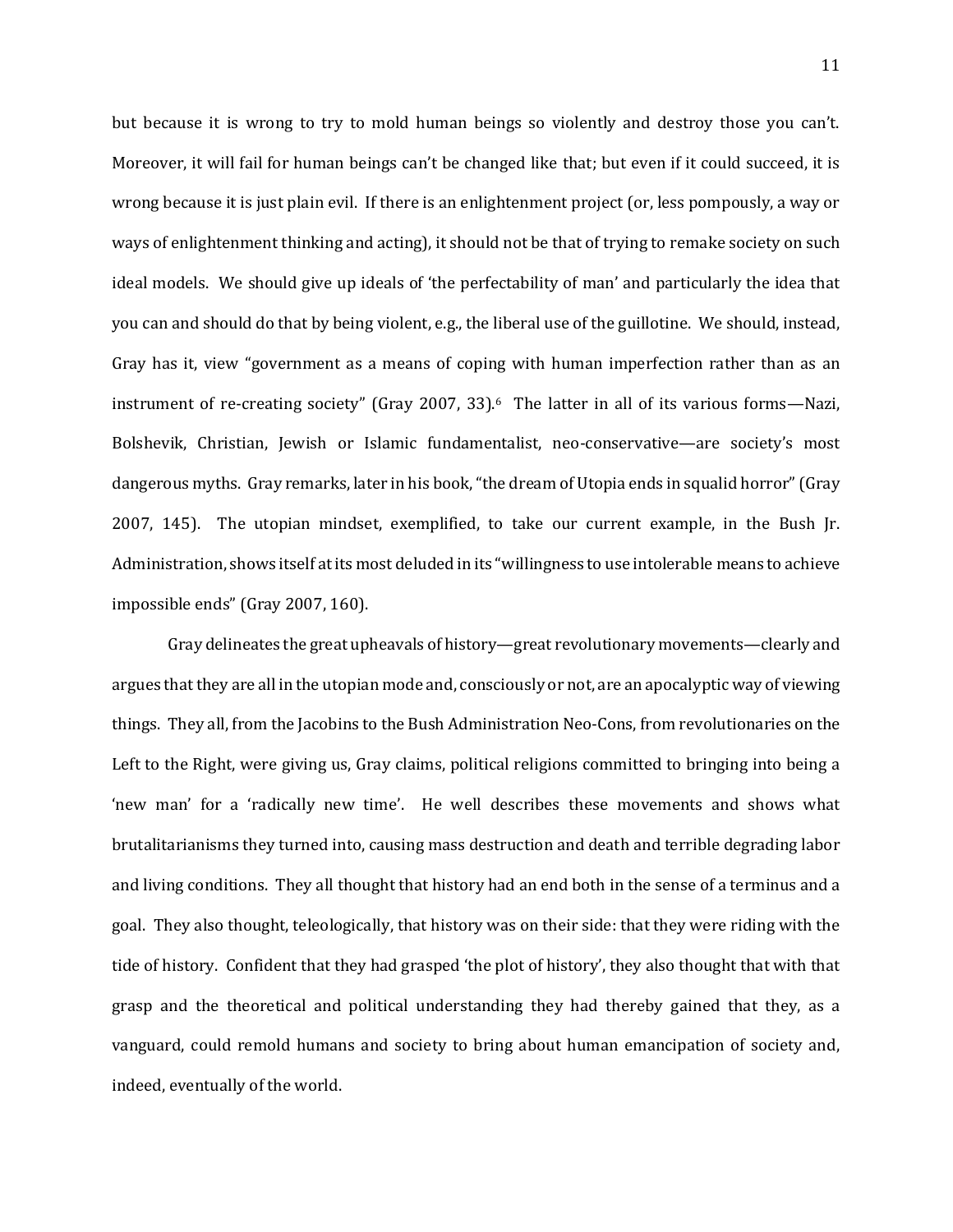All these social experiments failed, or are failing, in tragic dimensions. Such utopian hopes our dreams of truly decent social order—have, Gray argues, been dashed. No utopia is possible; no emancipatory social science or other social transformation is possible. We must, if we would be nonevasive, put all such dreams of progress aside. They all, where there were attempts to put them into practice, turned into nightmares replete with violence. (Are we—whatever criticisms we might make of Cuba—justified in saying that about Cuba? Is this the way things are turning out in Venezuela? It is premature, to put it mildly, to say 'Yes'.)

Gray tells this story grippingly and, on the whole, convincingly, but—the parts about the Neo-Cons and the liberal humanists aside—it is by now reasonably familiar. But it is, as I have said, put together in a striking way. It makes a good read, though a depressing one, for those of us who are on the Left. I belong to the last generation of Left intellectuals that was (though for me always ambivalently) once taken with the Bolshevik utopia—something that none of us at that time, either Left or Right or liberal middle, called it and Bolsheviks would firmly reject such an appellation. For the generation before me—people old enough to be my teachers—it was common to passionately believe in and struggle for a socialist, even a communist, world that would finally end oppression and exploitation and set in motion an egalitarian social order where autonomy was respected and where conditions of abundance would finally be brought into being for all. We would finally have 'a truly human society', yielding a universal emancipation.

As knowledge of the facts rolled in, it became increasingly difficult to believe anything like that. First I, and indeed many others, dismissed much of what was said as capitalist propaganda and disinformation. A social order with such emancipatory aims couldn't do the things it was accused of. And, of course, there was intense capitalist propaganda and disinformation as there is now against Left or Leftish regimes (e.g., against Venezuela now (2008), against Cuba with the gleeful hype at Castro's stepping down, and against Chile during Allende's time culminating in his murder and in the destruction of a democratically elected mildly socialist government). Yet, as time went on, it became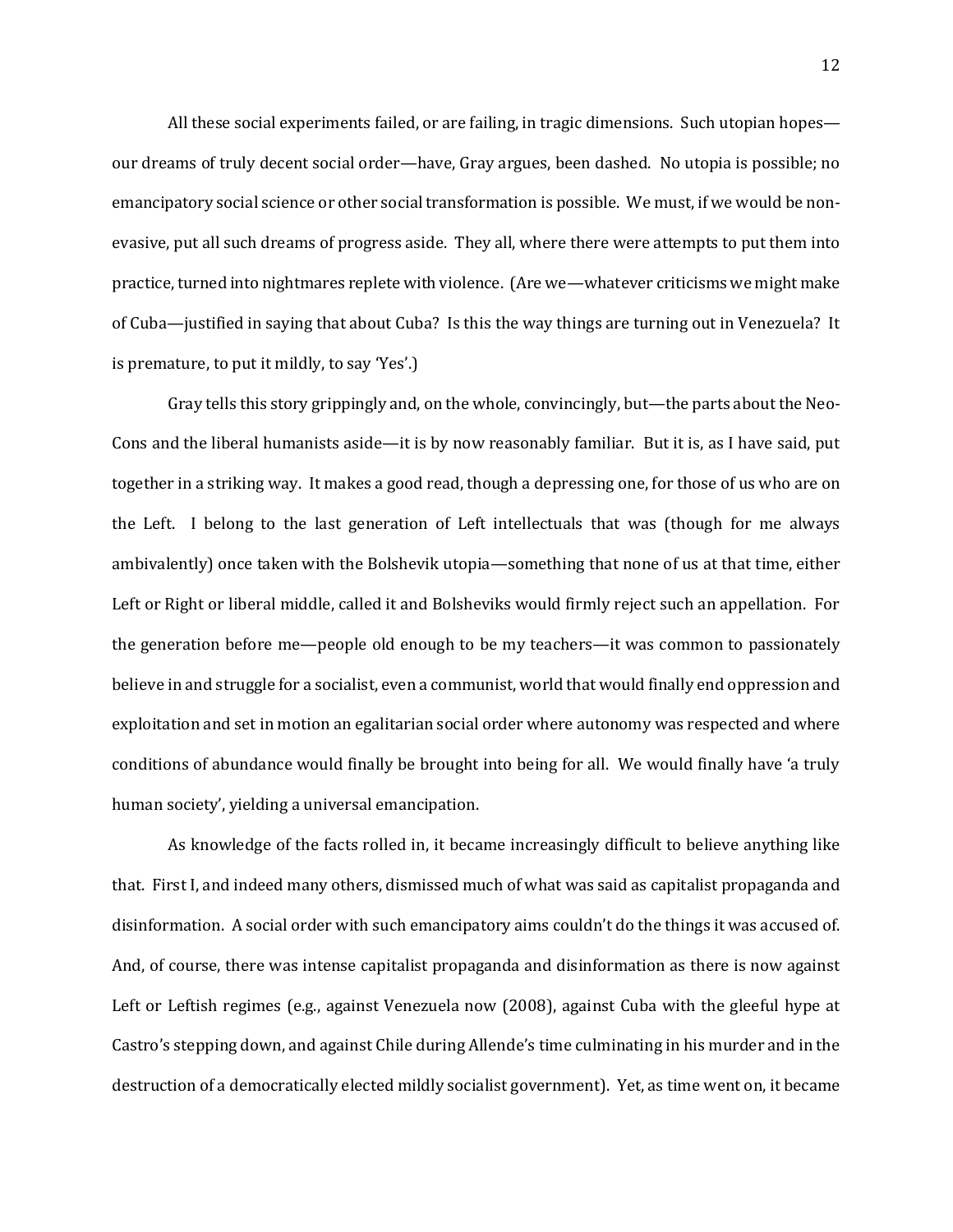impossible to believe that the actual Bolshevik order was what it claimed to be. Under Stalin and through Brezhnev, it was an authoritarian, statist, non-capitalist order, but not a socialist one. It was giving us something that was mythological and actually destructive. Under 'dear old Uncle Joe', it became, though it was hard for some of us to believe it, a horror. That there was no socialist and emancipatory order there finally became glaringly evident. That was hard for us to take.

Some of us came to believe, or at least to worry, that even if the aims of some of its leaders and intellectuals were to achieve a genuine socialist order, they could not and often took horrible means in a vain endeavor to do so. Such a statist and authoritarian order with its command method of allocation could not yield what it sought (if indeed, as things evolved after Lenin, socialist aims had been abandoned in all but name).7 Moreover, on a more theoretical level, we came to the conclusion (some of us ambivalently) that there was not, and indeed could not be, 'a science of society', a 'scientific socialism', something that was claimed by these revolutionary orders. The world could not be ordered as they thought, and even if it could be, it should not be with the means they were prepared to utilize. And all that aside, it was not a scientific project. There could not be, and even if there could be then should not be, *such* a 'communist' or even a 'socialist' order. As Samir Amin has said somewhere, either socialism will be democratic or it will not be. We had been, many came to believe, beguiled by a myth—indeed, if you want to talk that way, by a 'God that failed'. But all that to the contrary notwithstanding, I retained, and continue to retain, my belief in and commitment to socialism. I now see, as many socialists do, the Bolshevik historical narrative and much of the machinery of 'scientific socialism' as a myth to be resolutely set aside along with all grand utopias: grand narratives, or, as Jean-Francois Lyotard misleadingly called them, 'grand meta-narratives'. But I do not think the death of utopia (so defined) means that a better world is not possible, that the awfulness we have now cannot be eradicated or at least extensively reduced and that the idea of socialism understood more contextually, pragmatically and non-scientistically, *pace* Gray, is a coherent and appealing idea. But it would be a socialism without a grand narrative (a meta-narrative,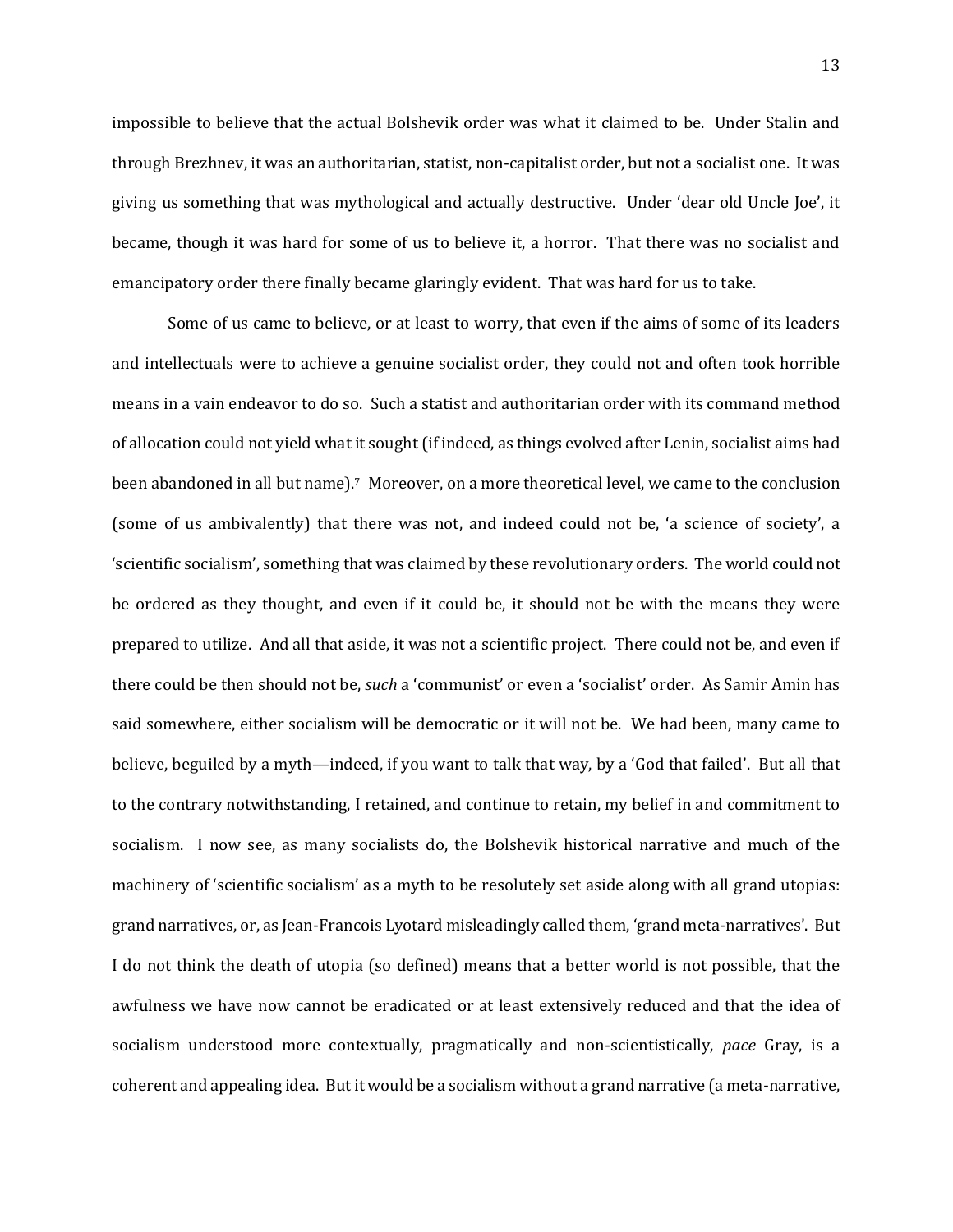if you will) of history's inevitable path, to say nothing of speaking about its goal (something that is nonsense anyway). (For a compelling socialist compass, see Erik Olin Wright, 2006.) But then I must face what no doubt would be Gray's repost, that I am sneaking in discredited utopian thinking by the back door. My need for faith, he would say, is so great that I can't face what plainly is the music.

IV

I shall argue against that and against certain other of Gray's main claims. I shall first argue that socialism, though on *some* accounts it has been scientistic or pseudo-scientific, need not and should not be either scientistic or pseudo-scientific. Socialism is not unscientific or anti-scientific, but, on some understandings, it is non-scientific without being utopian in Marx's and Engels's sense and (arguably at least) none the worse for that. But as Andrew Levine claims, it *perhaps* can and should make a claim to scientificity (which is not the same as being scientistic) (Levine 2003).8 There is indeed something to Marx and Engels's arguments against utopian socialism. Be that as it may, it is false that, as scientistic thinkers claim, that what science cannot tell us, humankind cannot know. We know that boiling babies is sadistically evil, that being untrustworthy is wrong, that being unkind or cruel is wrong and that if there is something rightly called 'the foundations of kindliness' that we should be for it. These are non-scientific beliefs though not anti-scientific or even unscientific beliefs. We know these moral things unequivocally and yet science does not tell us or confirm (or disconfirm) that they are true or justified.9 Where we live in places where there is a winter and summer we know, once we are beyond infanthood, that it gets colder in the winter than in the summer. We know this even if we are utterly scientifically or geographically untutored. We, that is, know this if we live there before we have any scientific knowledge or much of an understanding of how to confirm it. (Note, however, that *if* there was any point in denying it, it is scientifically confirmable.) That something is not scientific does not make it mythical, ideological, nonsensical, false or *un*scientific. In fact, a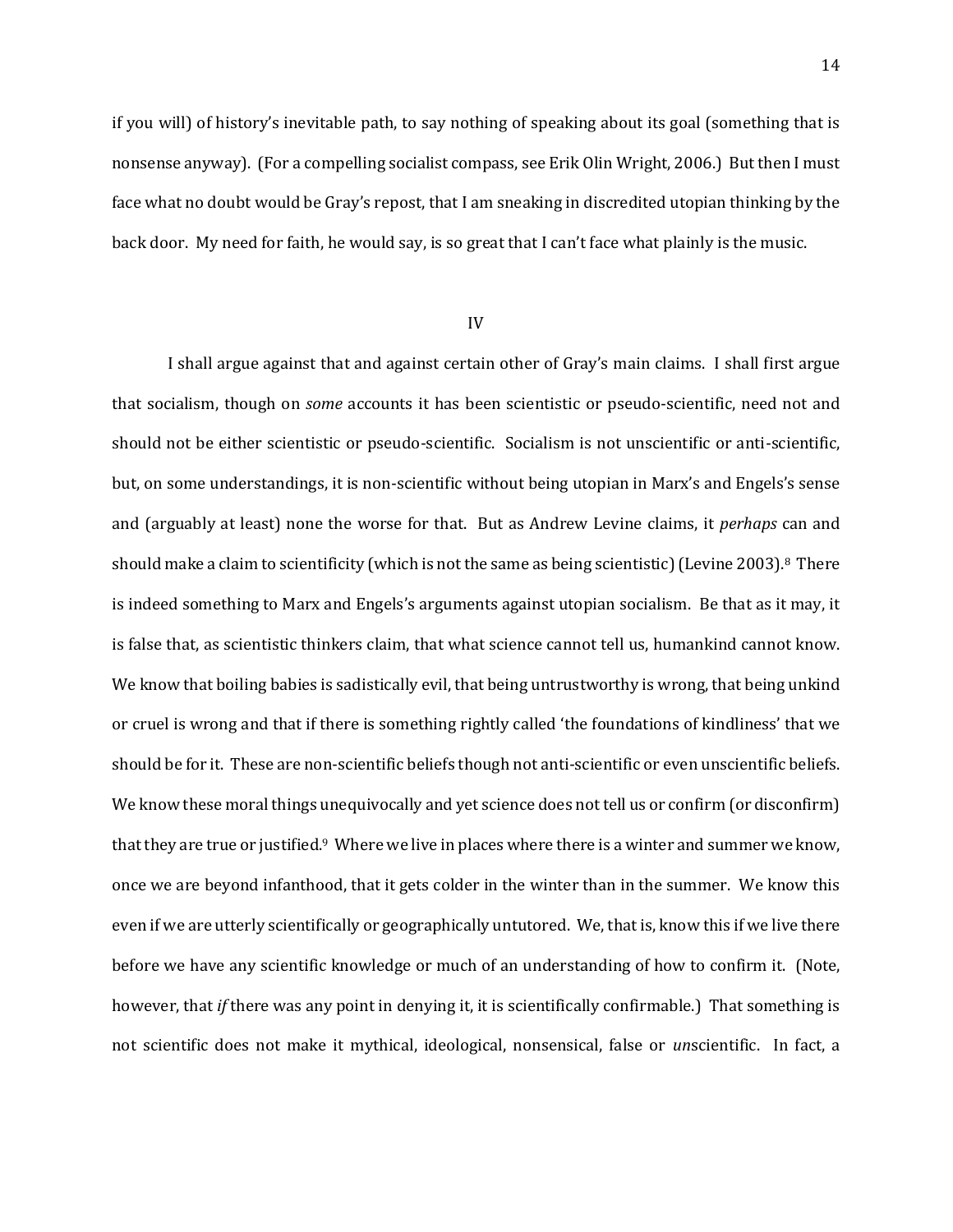sensible socialist or Enlightenment thinker could heartily agree with Gray, with one important exception, and also accept what I have said above, when Gray perceptively writes:

> In secular thought science has come to be viewed as a vehicle of revelation, a repository of truth rather than a system of symbols that serves the human need to understand and control. Post-modern philosophies that view science as just one belief-system among many are too silly to be worth refuting at length—the utility of scientific knowledge is a brute fact that is shown in the increase of human power. Science is an instrument for forming reliable beliefs about the world (Gray 2007, 207).

The exception is that we socialists and children of the Enlightenment would insist that instead of '*In* secular thought" we should say '*Often* in secular thought'. It would also need to be said, though this is something which is compatible with what I have just quoted Gray as saying, that while science is an instrument—and indeed a vital one—for forming reliable beliefs about the world, it is not only scientific beliefs which are reliable beliefs about the world. 'Repeated lying tends to undermine communication' is a reliable belief but it is not a scientific one. A socialist or other Enlightenment thinker could believe such things without being a utopian in Gray's sense or denying that socialism had a scientific component, e.g., historical materialism, taken in a non-teleological form as a theory of epochal social change (Cohen 1978, 1988; Levine, *et al.* 1992, 13-60; Nielsen 1993).

So much for the claim that socialism is scientistic and indeed must be. It is one thing to claim, as Levine does and as does Erik Olin Wright as well, that Marxism is a social science and it is another thing to say that it is *only* a social science, let alone that socialism is. If Marxism is on track, socialism is crucially backed up by Marxist emancipatory social science. But socialism is more than a coherent set of scientific beliefs. When someone, thinking of her own experience of life, says 'Workers are dominated under capitalism and would not be under a genuine socialism' for there they would own and control (collectively and democratically) their own means of production, she (perhaps rather untutored in social science) speaks principally from her own experience and of what she is committing herself to in committing herself to socialism. She is not making a scientific statement or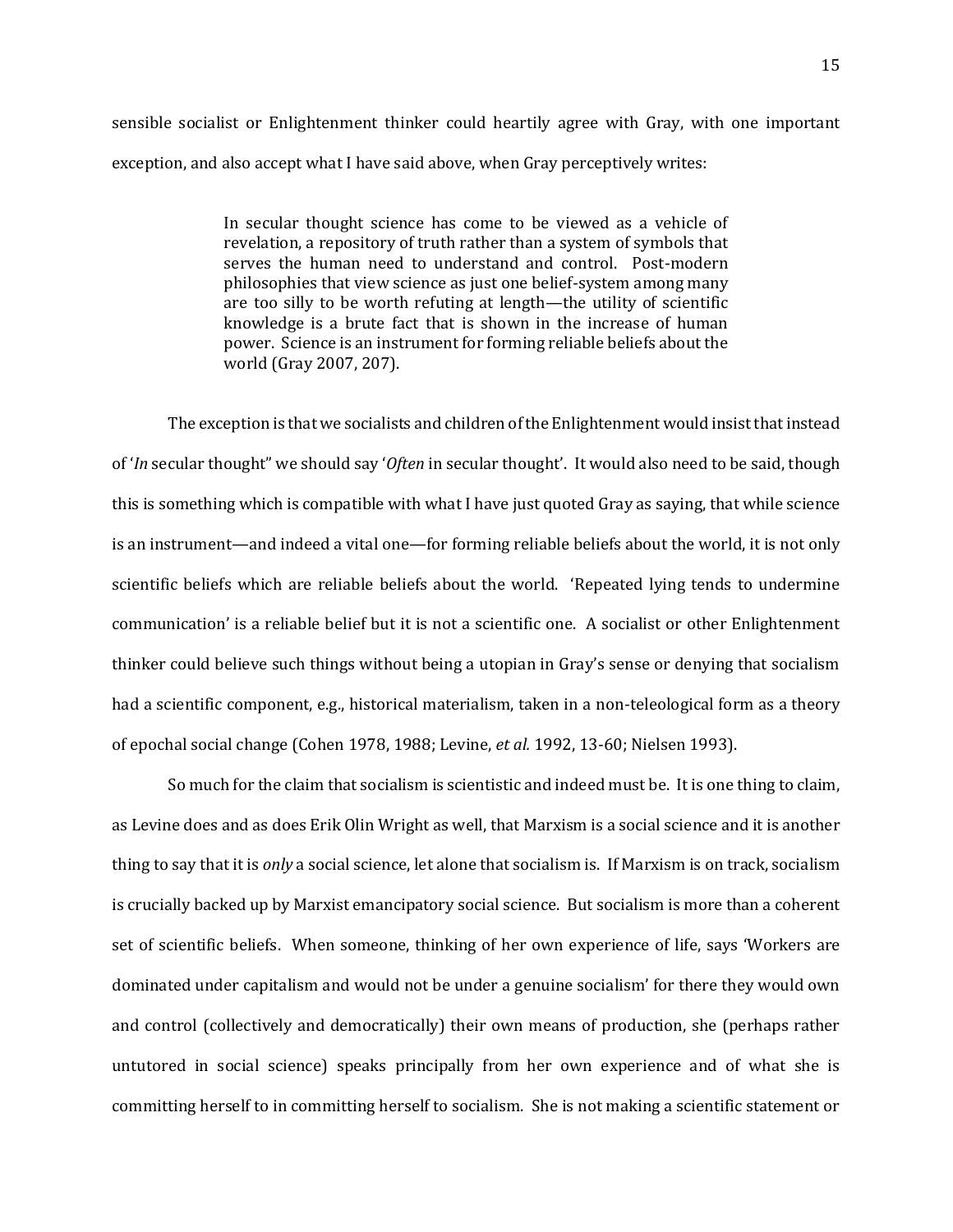necessarily even appealing to a scientific theory. But the statement, nonetheless, has a scientific component (as well as a definitional one) and is warrantedly assertable though she may not be able to warrantedly assert it. Yet it is important to recognize that certain key claims in socialism have a certain scientificity without socialism being scientistic or even being a science. Socialists rightly claim there are gross injustices under a global capitalist social order. That claim is resoundingly true or justified (or perhaps both) but I do not think it should be regarded as a scientific hypothesis or any other kind of scientific claim or at least to do so would be very problematic.

Socialism, and particularly Marxism, Gray has it, is inescapably teleological. It articulates an historical narrative of emancipation, a universal history. Gray rightly says, following Karl Popper and Isaiah Berlin, that there is no end of history either as a *goal* of history or as a *terminus.* There would be an terminus of *human* history if humankind would, as it will someday, become extinct, but there would be no terminus of history. There would still be the geological changes with their history such as we humans have the record of such changes that went on before we existed. Speaking here of the goal of history or of its terminus is to talk nonsense. Classical Marxist thought, indebted as it is to Hegel, was caught up in teleological thinking and *so construed* it is mythical and something to be set aside. We still may dig into it for its gold nuggets but the theory taken as a whole *just as they stated*  it has a crucial mythical component that should be set aside. But some analytical Marxists who are firm socialists, such as G. A. Cohen, Joshua Cohen, Elliot Sober, Andrew Levine, Erik Olin Wright, and David Schweickart, have given careful accounts of historical materialism as a theory of epochal social change which are utterly non-teleological and are empirically confirmable or infirmable (G. A. Cohen 1978, 1988; Joshua Cohen 1993; Levine, *et al.* 1992, 2002; Schweickart 2007). (Indeed, it may have been disconfirmed or rendered empirically implausible but that does not mean that it is not a coherent empirical claim about epochal social change. It couldn't be infirmed if it were not.) Socialism can be and has been stated in a non-teleological way where it is not at all committed to speaking of the meaning of history or articulating a myth. Maybe what it claims is false and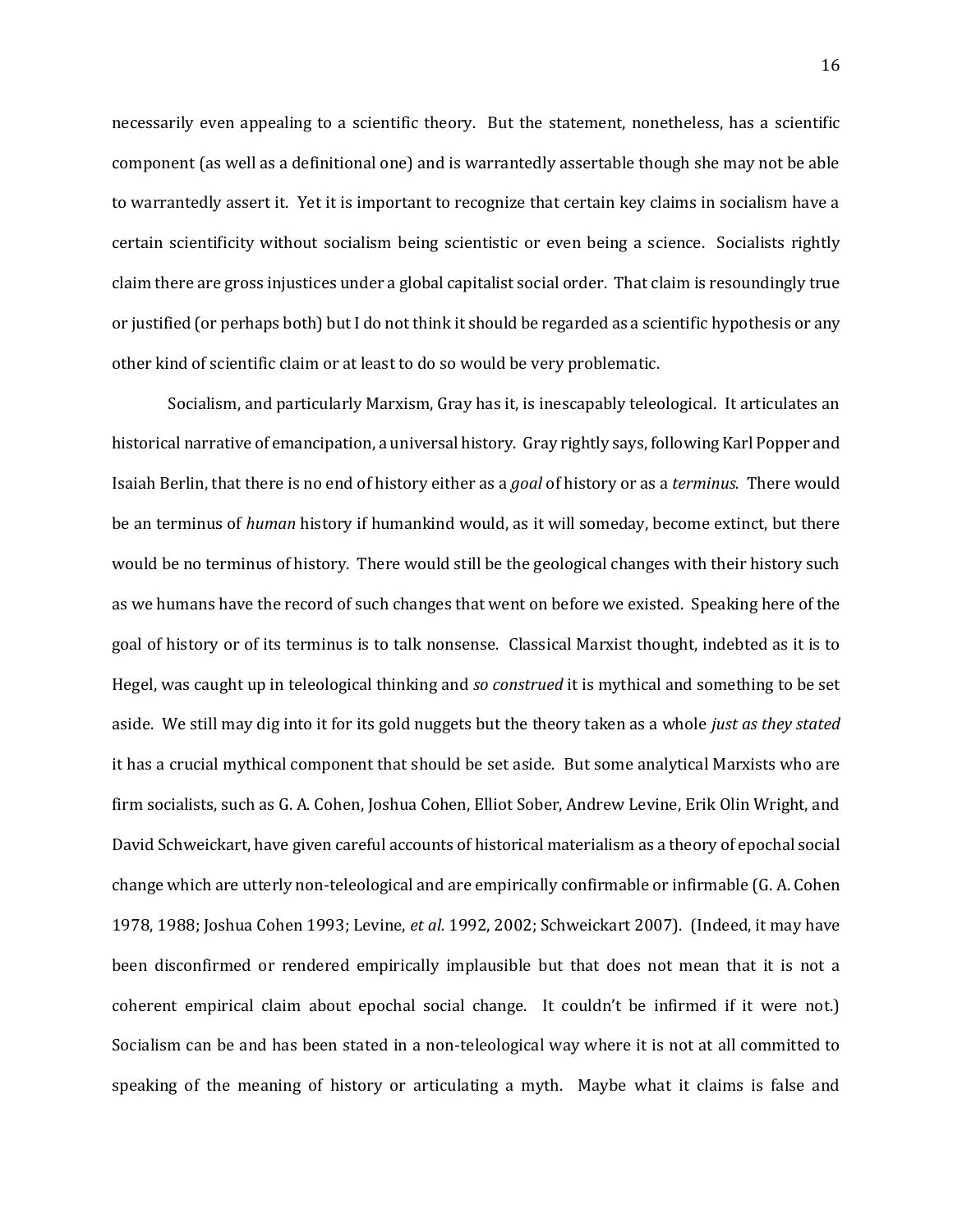disconfirmed, but that is another matter. That doesn't make it a teleological dogma or a historical myth.

I now want to provide an extended quotation from Gray where he both says something that socialist and Enlightenment thinkers—I speak or our time—should take on board and that it is also (as I shall show later) something that they should reject or importantly modify. Gray says:

> Rather than tending towards a secular monoculture, the late modern period is unalterably hybrid and plural. There is no prospect of a morally homogeneous society, still less a homogenized world. In the future, as in the past, there will be authoritarian states and liberal republics, theocratic democracies and secular tyrannies, empires, city-states and many mixed regimes. No one type of government or economy will be accepted everywhere, nor will any single version of civilization be embraced by all of humanity.

> It is time the diversity of religions was accepted and the attempt to build a secular monolith abandoned. Accepting that we have moved into a post-secular era does not mean religions can be freed of the restraints that are necessary for civilized coexistence. A central task of government is to work out and enforce a framework whereby they can live together. A framework of this kind cannot be the same for every one society, or fixed for ever. It embodies a type of toleration whose goal is not truth but peace. When the goal of tolerance is truth it is a strategy that aims for harmony. It would be better to accept that harmony will never be reached. Better yet, give up the demand for harmony and welcome the varieties of human experience. The *modus vivendi* between religions that has flourished intermittently in the past might then be renewed (Gray 2007, 208-09).

Indeed, there is no prospect of or, when we examine the matter closely, no desirability,

everything considered, of a morally homogeneous society or homogenized world. Differences in moral ideals and differences in ways of life are to be prized as a source of richness in human life and where they do not harm or fail to respect other forms of life they should be tolerated. Moreover, "the attempt to build a secular monolith" (or any kind of monolith) should be abandoned. The diversity of religions as well as non-religions should be accepted. No church should claim to be the 'Universal Church' with a key to 'The Truth' (as if we could know what that is). No such claim should ever be accepted by the body politic. Still, we should not shut down such religions, e.g., the Roman Catholic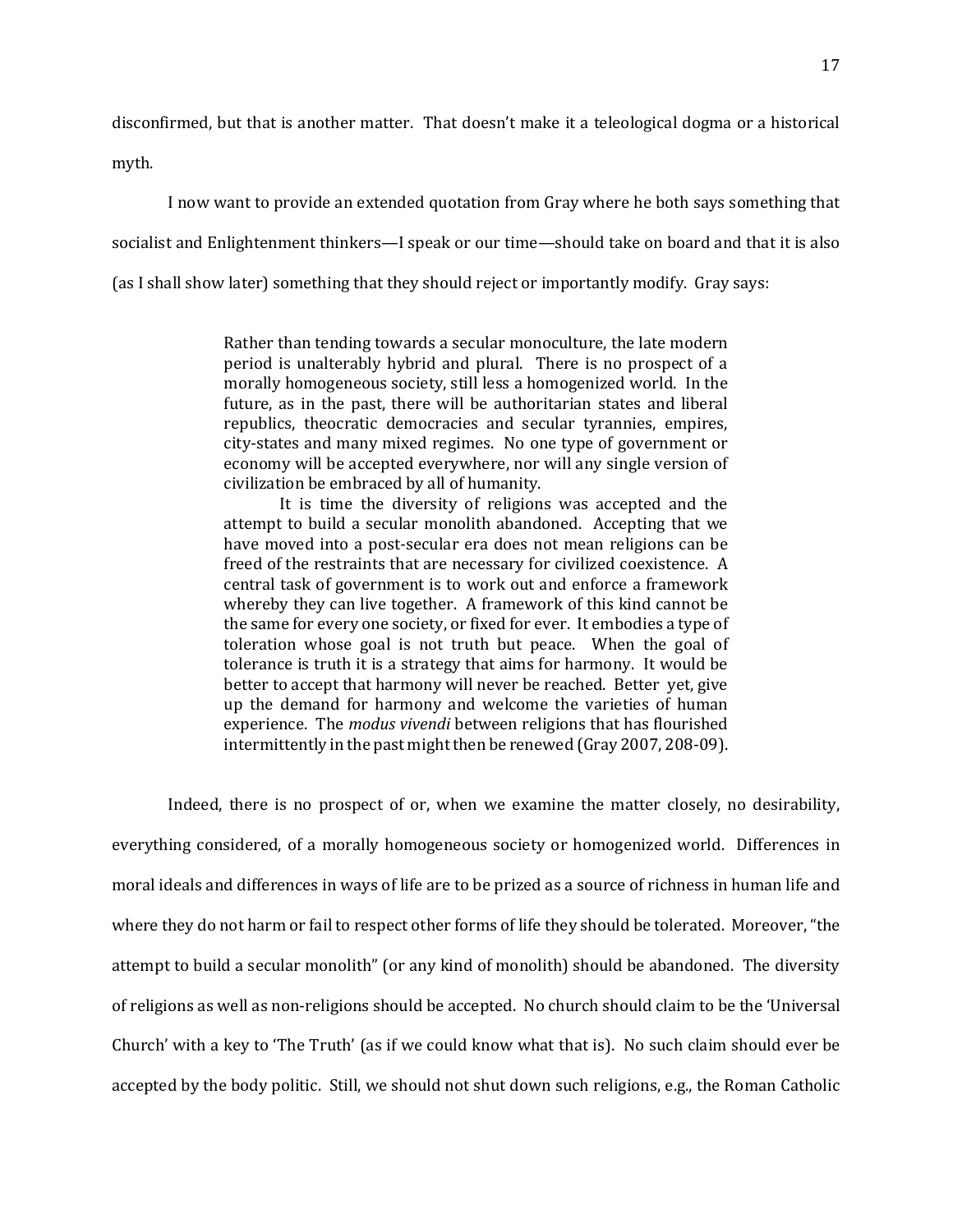Church, which make such extravagant claims even if we could.10 But we should prohibit any faith or group from trying to shut down other religions or secular orientations. This is where what Gray calls 'civilized coexistence' comes in. And indeed socialists and Enlightenment thinkers can and should endorse Gray's idea that a central task of government is to work out and enforce a framework whereby they (the religions) can live together and that indeed a goal of tolerance should be peace. I say '*a* goal' rather than '*the* goal' because I think a more important goal is the attainment of equal respect, political equality, and reciprocity. We should also realize, abandoning the quest for utopia as Gray characterizes it, that such a harmony will never be reached. It is not even clear that it is desirable that it be reached. We may for *a time*, with luck (extensive luck), get a global *reflective equilibrium*, but that is all. There will be no final global harmony: a final discovery of how things ought to be. Moreover, it is unlikely that any reflective equilibrium will be a global one. And as good pluralists—a socialist pluralist is not a contradiction—we should recognize and welcome and indeed prize the varieties of human experience and human conceptions. (That does not mean, of course, that we should prize *all* experiences or all conceptions though we might tolerate, as we are not wont to do now, more of them than we do.)

A socialist will welcome all this while hoping that we will get democracy across the world and a worldwide socialist economy to go with it. She will strive for this and not just hope that it will come to be. It is indeed her conviction that we cannot get socialism without it. We may move in that direction without it (as Cuba and Venezuela are moving) but we cannot realize a socialism vision without it. We socialists will welcome a plurality of ways of life. But we socialists will hope and strive to make it the case that the existence of the diversity of bodies politic mentioned in the second sentence of the above quotation will be narrowed to only the democratic ones, though this still will admit a considerable variety (*pace* Fuhuyama). Though we will not try violently to shut any of them down (however much we might disapprove of them) if they do not extensively violate human rights. A genuine socialism will be democratic and that involves a preference for democratic regimes and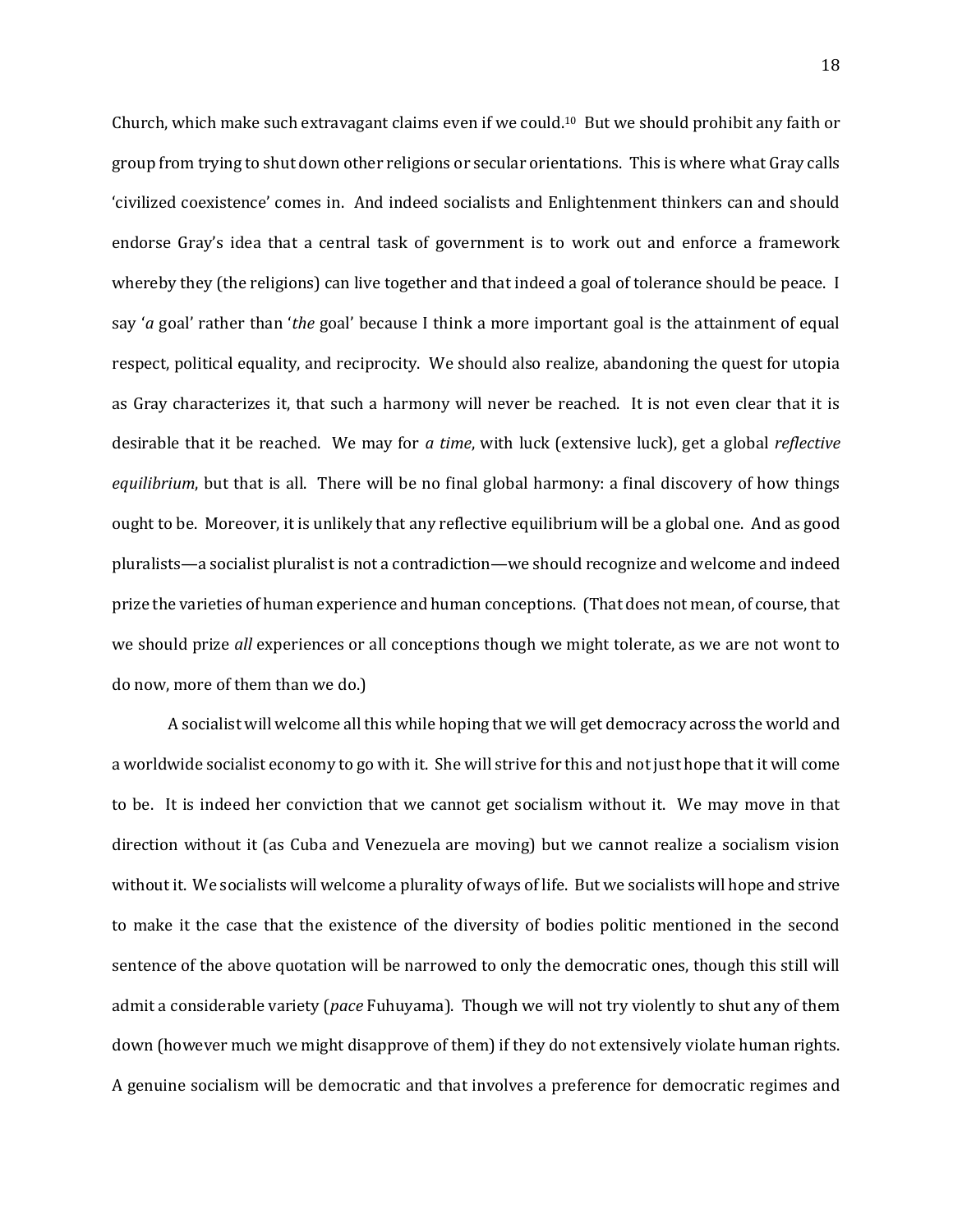being in solidaristic support of them. But still we will not force (or try to force) people to be democratic, though we will be sharply critical of countries that are not and particularly when they violate human rights. And we will support resistance groups with a democratic orientation within such countries that fight against these countries or in other ways resist them.

Where I would demur from what Gray said above is that I believe we should not be so quick, as he is, to say and to applaud that we "have moved into a post-secular era." Indeed, it is not the case that we have even been in a secular era, a necessary condition to being in a post-secular one. But I think there is a growing number (typically but not universally) of educated people who feel no need for religion to give sense to their lives or to sustain them. They, for the most part, are not antireligious. They are just a-religious or non-religious. Religion just does not play a part in their lives and they are not the worse for that or find their societies to be the worse for that. This usually grows with wealth, increased education, and a secure political life. Northern Europe, most particularly Scandinavia, is a crucial example. To the extent that those conditions spread around the world, as with very considerable good fortune they might, is it so unreasonable to expect that this nonreligiosity will grow?<sup>11</sup> (I'm inclined to think that only with socialism would there be much of a chance of getting such extensively and relatively equal global wealth and security. But I don't argue for that here. But only to say that both considerable social wealth—not to live, that is, as many do now—and security is necessary for that to happen.) Among the nations of the north, the U.S. is the 'odd culture out' here. But look at the strata from which the most extensive and intense religiosity emanates there. It is from the poor and uneducated strata. It is hardly from the professional and well-educated strata and where it does come (as it does) from some of the members of that strata it is *usually* the kind of religiosity that Tocqueville noted in America in the early nineteenth century. It has little in common with the fundamentalism that, hardly surprising, has captured the people who have most lost out in U.S. society. George W. Bush is very much the exception. Imagine someone who went to Yale and Harvard believing what he does! Bush, however, is very much an odd person out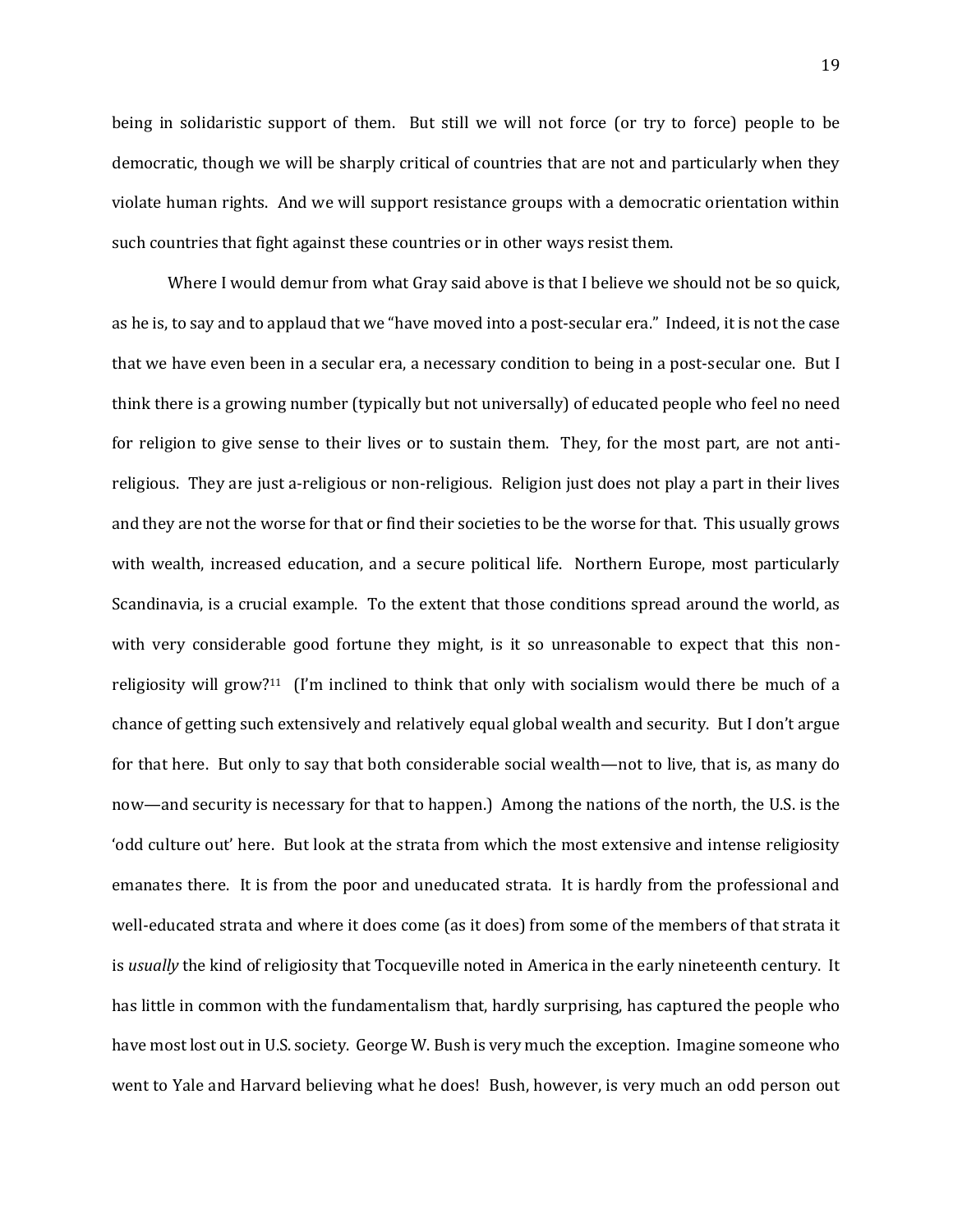among people who have some reasonable opportunities to be extensively educated and are secure. Moreover, the U.S. aside, think how little of Christian fundamentalism and concern with religion more generally has migrated to Europe. (Islam is another matter, but bear in mind that many Muslims are not fundamentalist and many are very much appalled by fundamentalism.)

I don't say that religion is dying out. It seems to be in some form a common cultural trait. Anthropologists have not discovered a culture without a religion, though religions are from culture to culture and sometimes even within cultures often incredibly various. And more generally speaking there are religions of salvation (e.g., Christianity) and religions of inner enlightenment (e.g., Buddhism). Moreover, in claiming cross-cultural universality, we must not treat a belief in magic as necessarily counting as a religious belief or conflate magic and religion. Drawing this distinction makes it less obvious that religion is culturally universal. And just as a belief in magic has died out in large parts of the world, so religion may similarly come to die out. But that religion—in some form is now culturally ubiquitous counts against (though not decisively) its likely disappearance.

However, there is, nonetheless, the increasing de-mystification of the world. There is some re-mystification but that it is yielding a world that is becoming 'post-secular' is not so evident. (All of this forgets that the modern world was never secular so it can hardly become *post-*secular.) We must not confuse a religiosity with evangelical atheism (or even atheism, period). Many of Dostoevsky's characters, unlike some of Turgenev's, found it impossible to believe but desperately wanted to believe. They thought that without religion—strong religious belief—life was meaningless. For many people today—as for some of Turgenev's characters—religious belief is (was) just not a live option. And not having faith for them is (was) not something they mourn. This is true for many people today. We must not conflate what Gray calls the need for *meaning* with the need for religious faith. Many robust secular people, unlike Ingmar Bergman, have a robust and secure sense of the meaning of life (Nielsen 1964).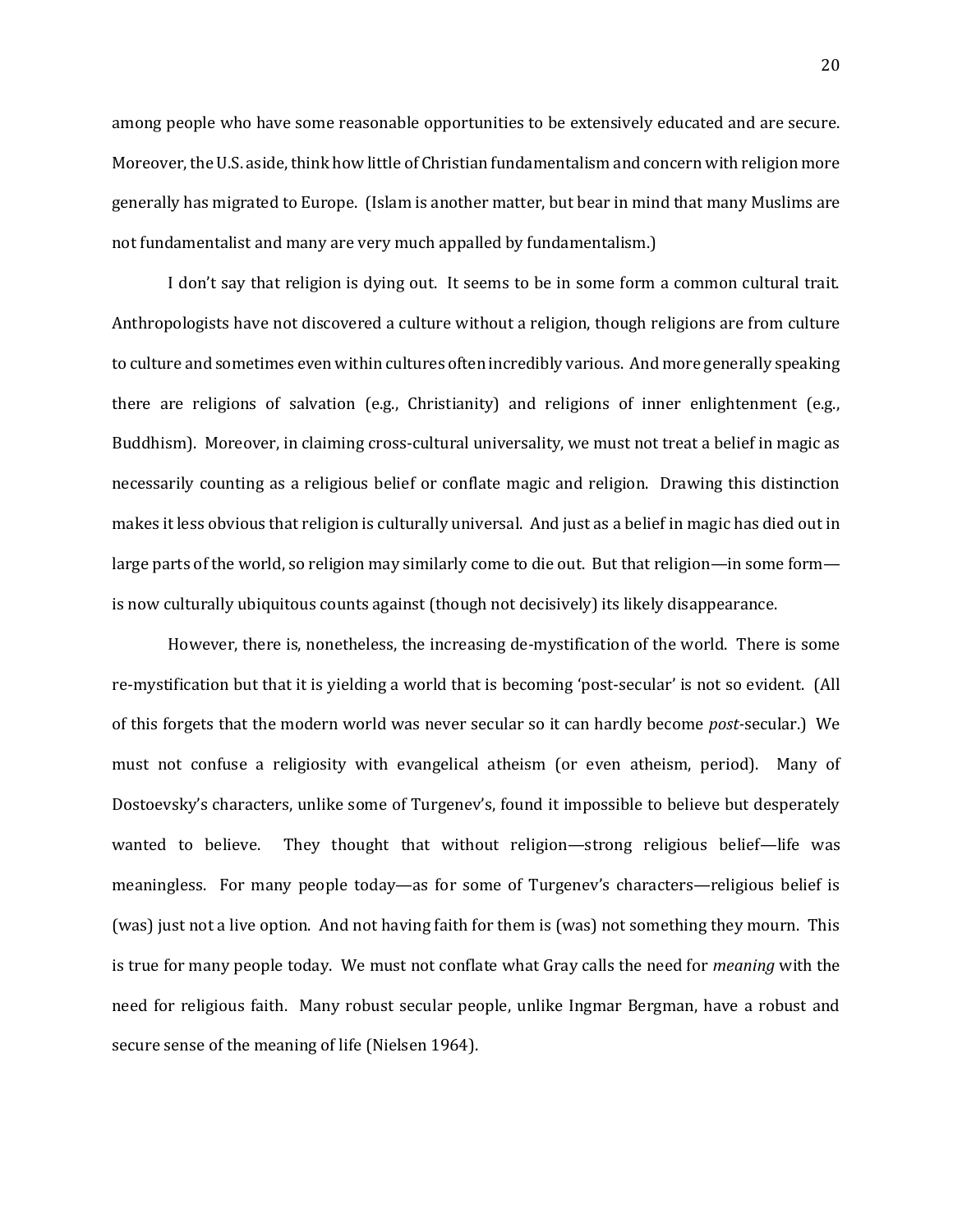The Enlightenment, to shift gears, was many things but all Enlightenment thinkers shared a belief in progress, though it was construed by those thinkers in somewhat different ways. The Enlightenment thinkers that Gray takes to be paradigmatic and to have led us, he has it, into disaster thought we should understand history teleologically as a series of changes in the development of reason (whatever that may mean). This was taken to be a progressive development in which human beings would attain a universal point of view which would be deeply emancipatory. The Jacobins as well as the Bolsheviks and, in their own strange way, the Nazis, thought they could hurry this modernizing process along by drastic human action. We could by willed action help history along by the party elite starting to produce a 'new man for a new age' on the road to a final emancipation. This final goal to achieve a perfect human life required violence in the minds of such party elite; such rationalistic and committed Enlightenment activists and theoreticians alike (most of them were both) used to defend the use of violence—sometimes extreme violence. Indeed, that was an integral goal of their totalitarianisms (Gray 2007, 38). It is marked off from other repressive regimes by the extent and intensity of state control of the whole society. This, Gray has it, "is a by-product of the attempt to remake human life" (Gray 2007, 39). This is a core Enlightenment conception which sees history as the process in which humanity gains control of itself and of the world and then seeks to transform it (Gray 2007, 40).

Bolsheviks articulated a radical form of the Enlightenment in an attempt to try to alter human life irrevocably (Gray 2007, 42). Russia's misfortune, Gray has it, *pace* some other of the understandings of Russia, was not in failing to absorb the Enlightenment but in absorbing it in one of its virulent forms, namely, Jacobinism—*a* paradigmatic form of the Enlightenment. (For details of

V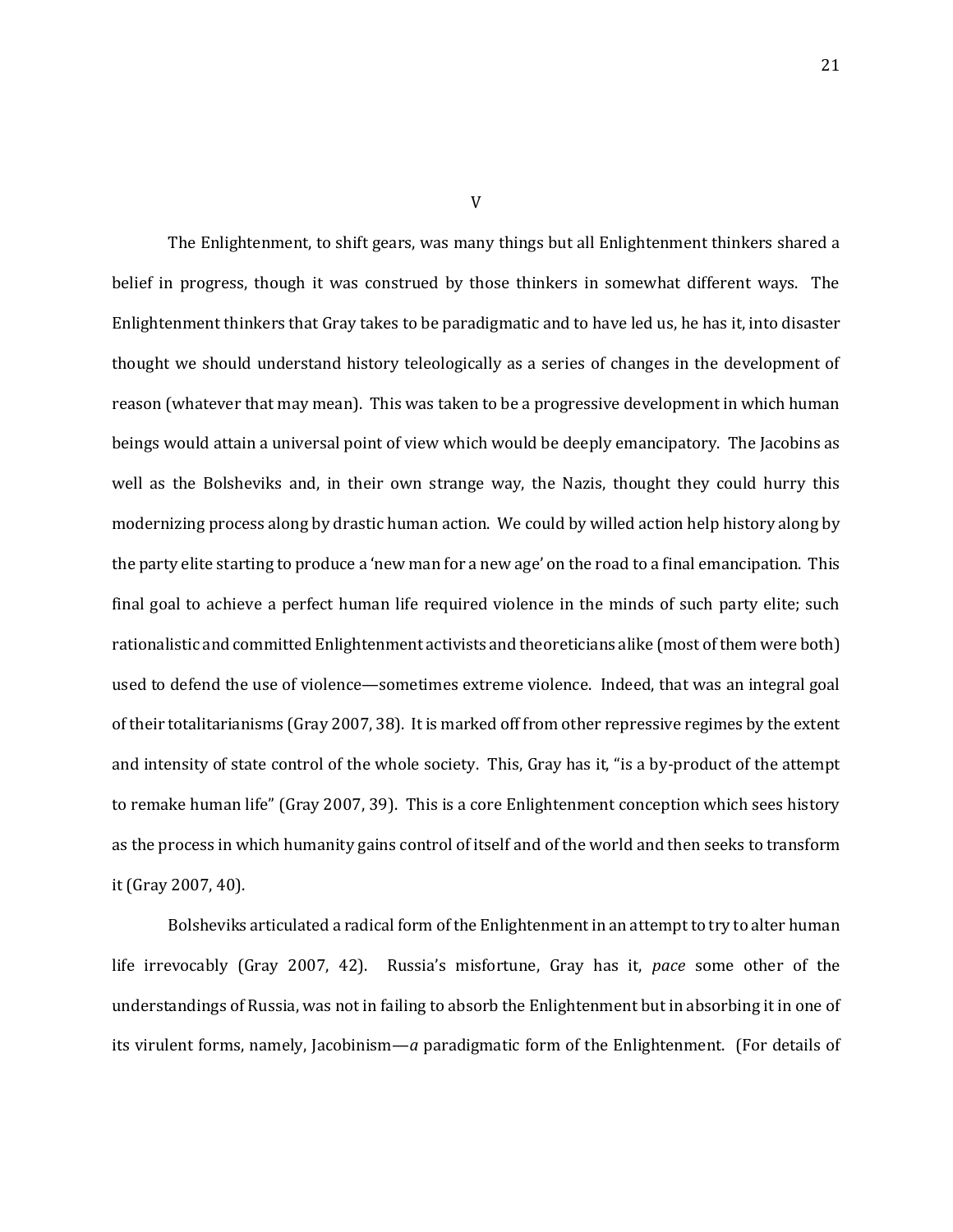the horror unleashed by this utopian Enlightenment project, something replicated by the Bolsheviks, particularly Stalin, and later by Mao, see Gray 2007, 42-51.)

With Jacobins, Bolsheviks, Anarchists, Nazis, and Maoists the idea, going way back to the apocalyptic religions, was that human action—fervent human action—can initiate a radical shift in history. It became an integral part of human life in such revolutionary societies. This for the apocalyptic Christians could only be done with the help of God. But for them it also required religious fervor. The secular revolutionaries required militancy and doctrinal loyalty from the militants trying to forge a new society. We must know what the correct line of action is now and, beyond that, how to transform society. Knowing that, the thing to do was to bring it about and sustain it. (They could not have Turgenev's for his time left liberal vacillating or, later, Boris Pasternak's.)

These revolutionaries were all Enlightenment figures and their conception of the Enlightenment involved a rigid *teleological* conception of progress.12 However, the Enlightenment, in all its forms, even liberal democrat, secular humanist and pragmatist, had a belief in progress. Even the milder forms (as just mentioned) had, according to Gray, millenarian beliefs. It just, Gray has it, goes with the Enlightenment in all its forms. The related views of secular humanism, liberal democracy and pragmatism saw history as a progressive process. "In this view [as Gray characterizes it], human knowledge advances in cumulative fashion, and so do improvements in ethics and politics: progress in science will be matched by progress in society, and history is a march to a better world" (Gray 2007, 25). But surely to have such a belief need not be to have an apocalyptic view of history or to believe we are going to or even can create a radically new world and a 'new man'. Things, if we apply our intelligence, can perhaps be made somewhat better, but that is a different dream. And our actions can sometimes make a historical difference; certain changes we humans make will not, except in dire circumstances, be reversed. We will not go back to the hand plow. But it is what we do or can do, given when we have done, that makes for historical change. History does not lead us around by the nose.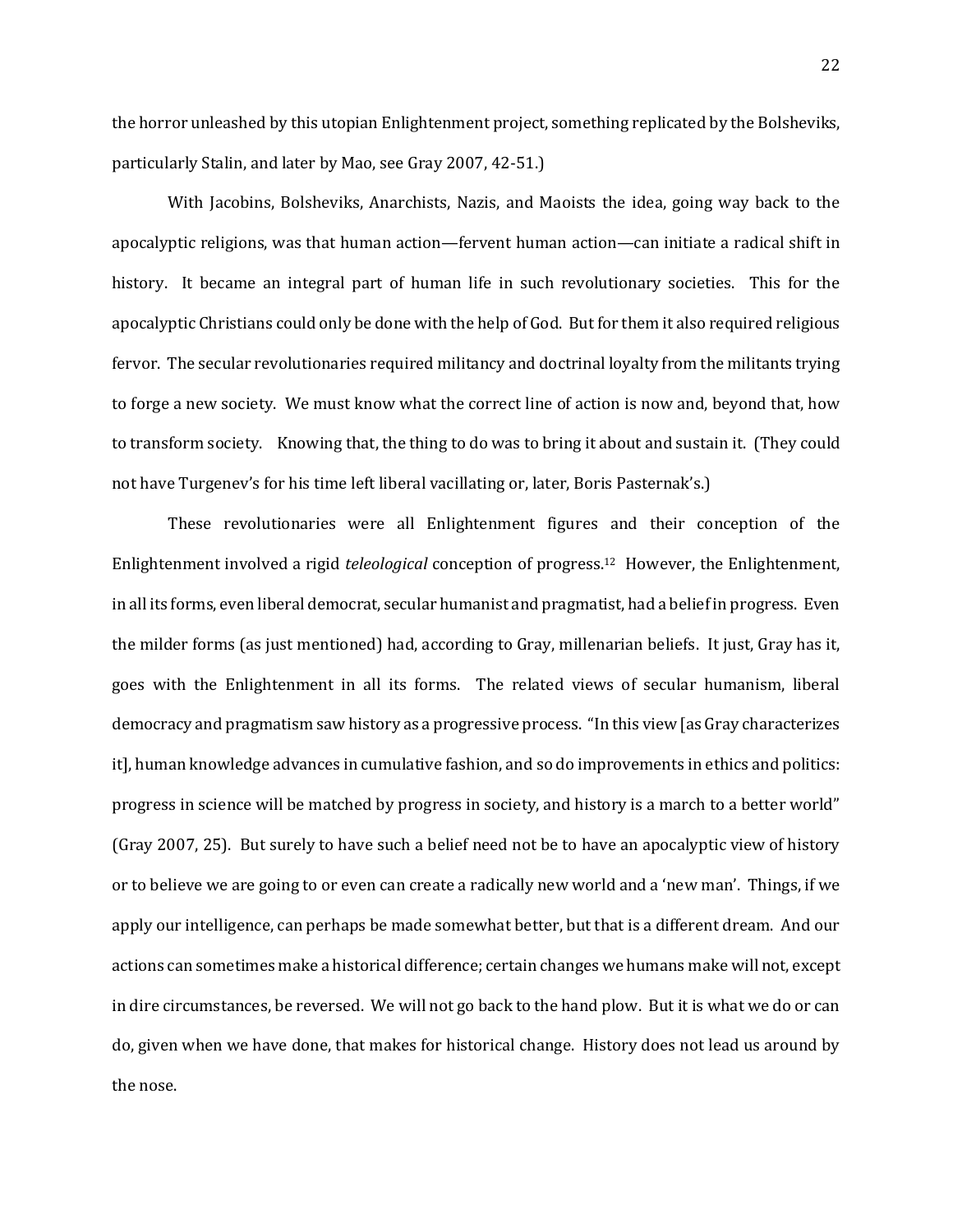This is a later Enlightenment view exemplified most forcefully by John Dewey and philosophers deeply influenced by him such as Sidney Hook and Ernest Nagel. It is what Hilary Putnam has dubbed 'The Third Enlightenment': the enlightenment of pragmatism with its paradigm thinker being John Dewey (Putnam 2004). The Enlightenment that Gray is concerned with is that of the traditional Enlightenment of the seventeenth and eighteenth centuries which I have, largely following Gray, briefly described. Putnam calls this "The Second Enlightenment". For Putnam, "The First Enlightenment" is the Socratic Enlightenment of the Ancient Greeks. Like Gray, though without characterizing its political and social catastrophes, Putnam rightly characterized this "Second Enlightenment" as a misguided rationalistic fantasy (Putnam 2004, 100). But the pragmatic enlightenment, Putnam rightly maintains, rejected metaphysical and apocalyptic millenarian thinking (even as de-mythologized). It is contextualistic, thoroughly devoid of metaphysical claims or other rationalistic notions; some (Rorty) would say it is historicist without being skeptical. This was true of Dewey and people thinking in his wake. But, unlike Rorty, they claimed that what they took to be the scientific method should have a central role in fixing our beliefs not only about science but in ethics, politics and concerning how society is to be ordered (Rorty 1991, 63-77).

Gray would object to this third enlightenment—I deliberately use a lower-case  $e$ —by pointing out that it (1) retains, though on a more modest scale, a belief in progress; (2) claims "that morally decent communities should be democratically organized" (Putnam 2004, 204); and (3) retains a much emphasized appeal to the primacy of the scientific method. This Gray takes to be scientistic.

Let us first turn to progress. Putnam makes the following remark: "I am an unreconstructed believer in progress, though not, indeed, progress in the stupid sense of a belief that advance in ethics or in social harmony is inevitable. 'Progress' in that sense is just a secular version of eschatology. But what I do believe in is the possibility of progress" (Putnam 2004, 108). Putnam rejects, and Dewey, Hook and Nagel with him, any teleological view of history with a linked view of progress.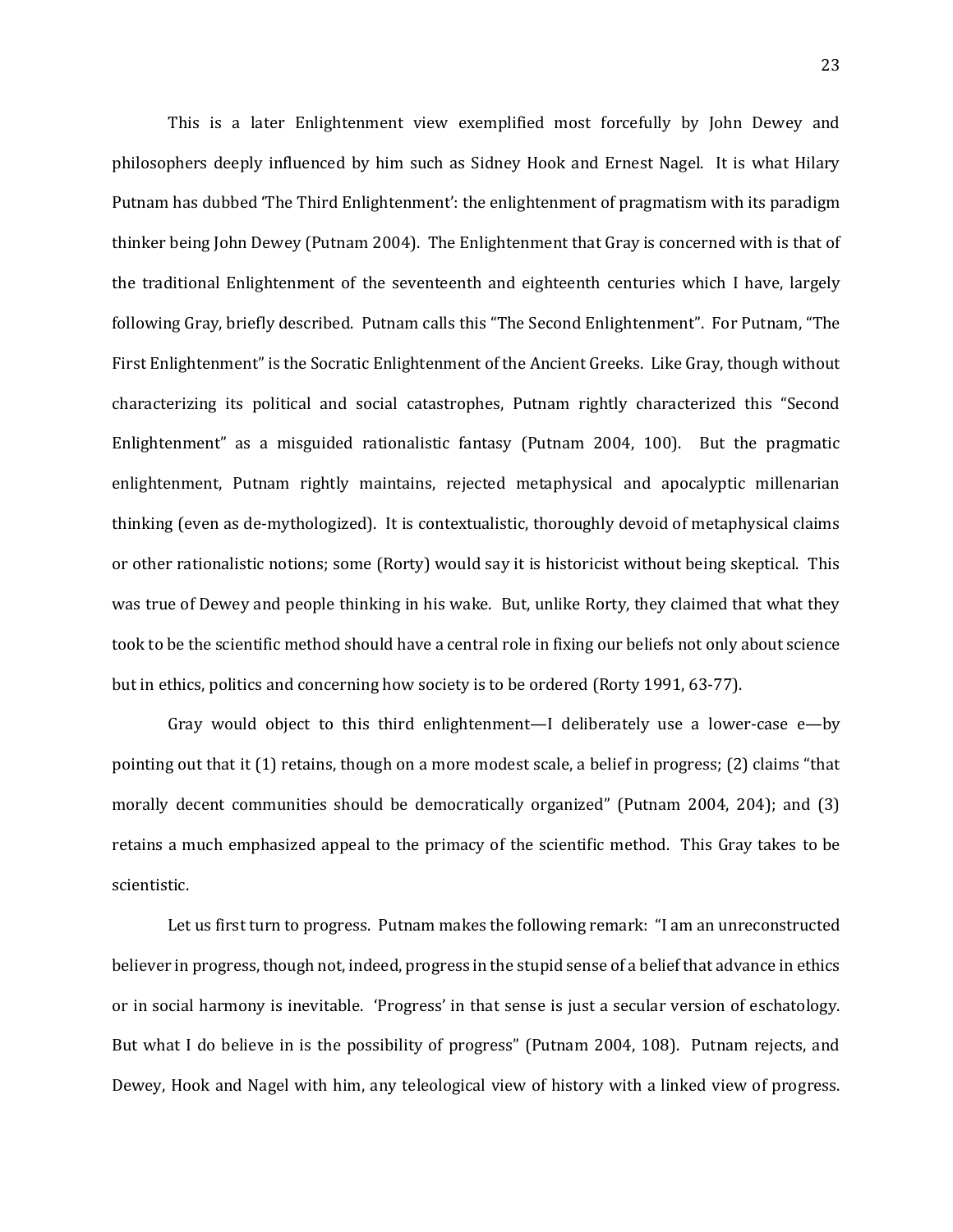History does not have an end either in the sense of a terminus or of a goal. It is no kind of narrative either of emancipation, maturation or of horror. We may indeed interpret historical events in a narrative form, still there is no grasping the plot of history. There is no such plot. All such talk is incoherent.

Still, the pragmatists defended a de-mythologized conception of progress. We big-brained animals have been using that brain of ours to cope with problems as long as we have been in business. Perhaps from around the time of Socrates, but at any rate as we have bumped along through life, we humans have developed—you might call this the origin of philosophy—what Putnam calls "a reflective transcendence, that is, the ability to stand back from conventional opinion, on the one hand, and the authority of revelation (i.e., of literally and uncritically accepted religious texts or myths) on the other, and ask 'Why?'" (Putnam 2004, 92). <sup>13</sup> With this capacity "there comes a *learning process*  in history, and there can be further learning in the future" (Putnam 2004, 107 and 110). In natural science at least—and this is something that Gray does not deny—there has been progress in the sense that there has been a cumulative gain in knowledge and technological sophistication, e.g., think of surgery now and surgery in the eighteenth century or even dentistry now and dentistry fifty years ago.

However, the classical enlightenment thinkers (Putnam's second enlightenment) as well as the third had a considerable confidence "in the process of the new sciences, powers which it hoped to apply to thinking about social and moral problems…" (Putnam 2004, 109). This was powerfully expressed by Condorcet and later by Comte. But here the Enlightenment has been less successful. Have we cumulative knowledge over times or cultures concerning how to live our lives, what a good life and a flourishing society would be, or even of what is morally required of us?

Even something as basic as slavery and the treatment of women has not gained universal cross-cultural acceptance. Consider slavery. Fortunately, it was never pan-cultural. At least chattel slavery in its most straightforward form was abolished in the nineteenth century, though not without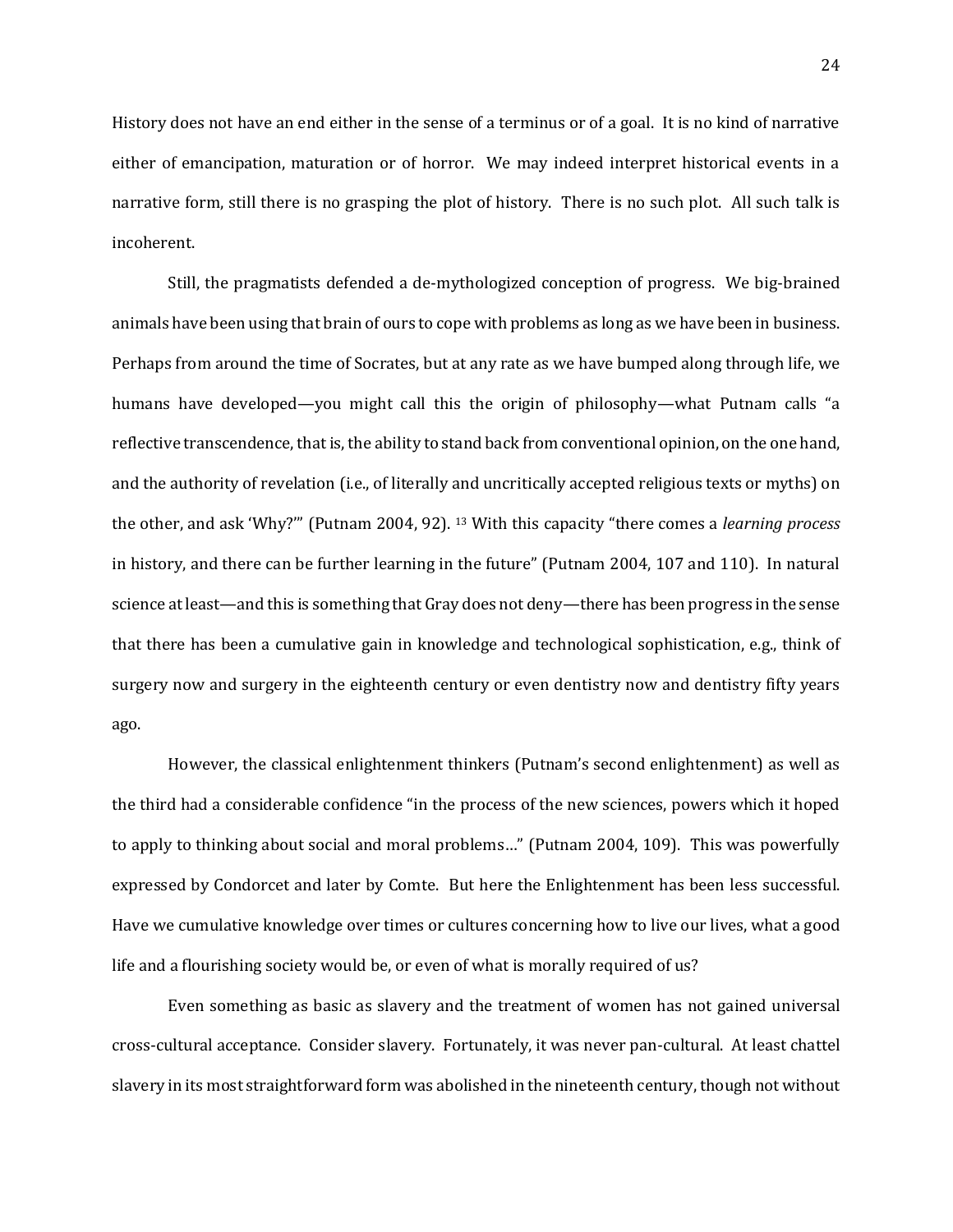a fight. That certainly was moral progress. Human beings, it came to be thought, are not to be treated as tradeable commodities anymore. The slave market became a thing of the past. *Almost* every white person in the U.S. South, until sometime after the U.S. Civil War, thought there was nothing wrong with slavery, including child slavery. Now at least almost every white person in the same area as well as in the North everywhere thinks it wrong, indeed deeply evil. Yet with trafficking in women and children, something *like* chattel slavery has come back. Still, it is not legally sanctioned as it was during the times of the slave trade or plantation slavery in the Southeast of the United States and in the Caribbean. As Gray puts it himself, there were anti-slavery acts (Britain in 1833, Russia (serfdom) in 1861, and the United States in 1865). With these acts in these countries we had the removal of "a barbarous practice and expanded human freedom" (Gray 2007, 20). Doesn't this show there can be, and sometimes is, in some places for a time at least, progress in morality as well as in natural science? Granted that it isn't the full-blown progress that the classical figures of the Enlightenment sought (Putnam's second enlightenment), it is plainly progress. But before we get so confident about this, keep in mind Gray's following remark:

> [T]he condition of servitude was not abolished. During the twentieth century slave labour was used on a vast scale in Nazi Germany, Soviet Russia and Maoist China. Humans were not the tradable commodities they had been in chattel slavery; but they were resources that could be used at will, and exploited until they died. Slavery was reinvented in new forms, as horrible as any in the past. At the start of the twentyfirst century, a form of chattel slavery has re-emerged in the form of human trafficking (Gray 2007, 20).

Similar things—though *perhaps* not quite such extreme things—can and should be said about the treatment of women. If we do not see this we are culturally or psychologically blinkered.

However, Putnam does not claim the *actuality* of progress but only the *possibility* of it. And in speaking of the 'possibility' of progress he is speaking of 'the empirical possibility of progress'—a progress that is non-teleological and non-metaphysical, quite unlike the metaphysical and incoherent conceptions that Gray criticizes as embedded in both secular and orthodox religious utopian myths.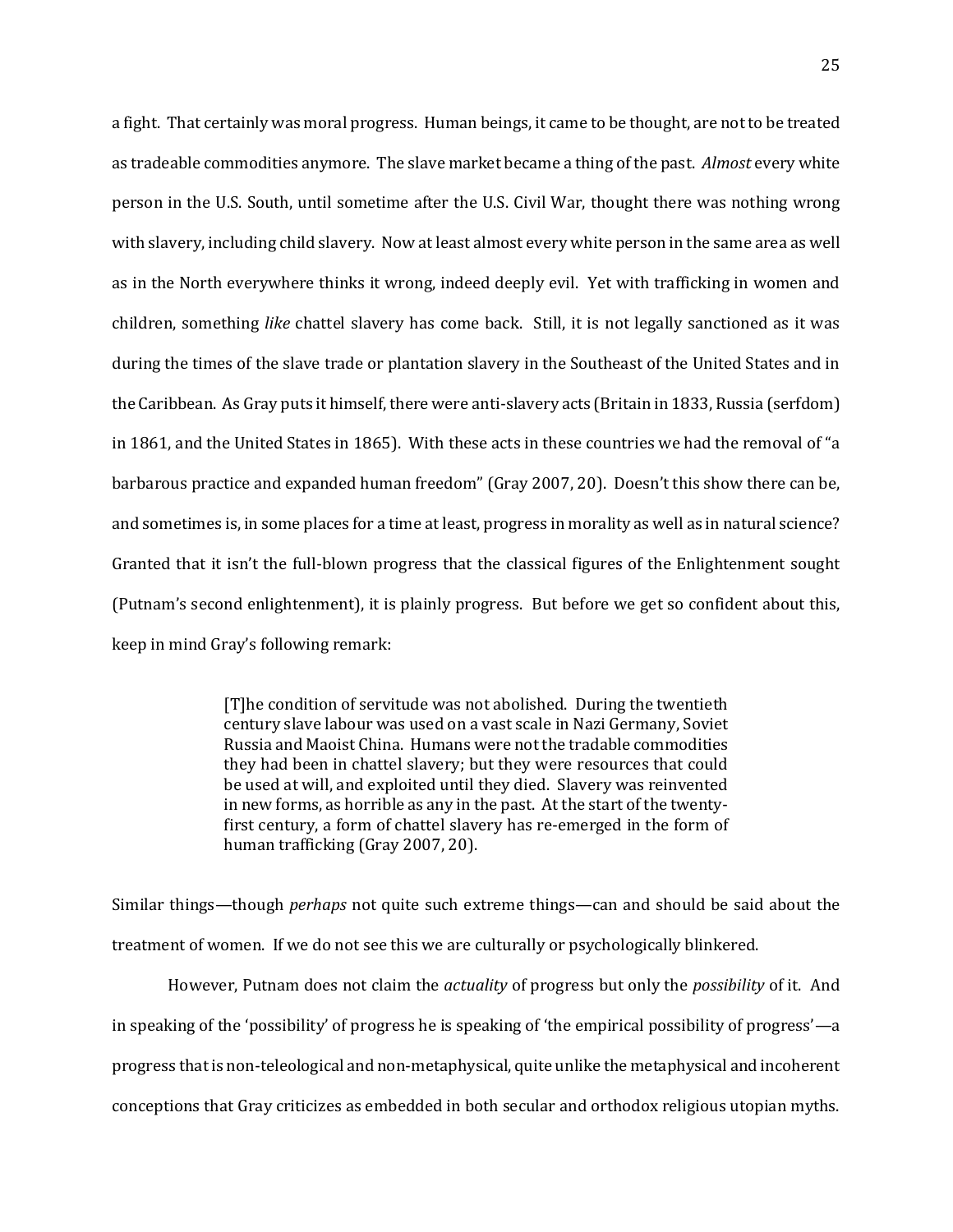The demonstration of the incoherence of them marks the death of utopia for Gray, but not for Putnam or me. However, Gray could still counter that while this third enlightenment belief in progress is perfectly intelligible, there is in actuality, or even as a reasonable prospect, no such progress or passingly little. Such a belief in progress is non-metaphysical and coherent, but, Gray in effect claims, false—indeed fanciful. We perhaps will very likely get such progress in some, maybe all, areas of natural and biological science but not—or at least not much and very insecurely—over social, political, moral or religious conceptions or practices*. And with this we see dashed the great pragmatist hope: the hope that pervaded John Dewey's life.* It was for him the most central thing he struggled to make more than a hope. For him it was crucial to ascertain how to apply what he regarded as the scientific method to social, moral and political domains. He did not claim that many political and moral claims were actually scientific hypotheses or beliefs, but that we could use the scientific method to resolve disputes about them and attain more reasonable such beliefs. He sought, that is, to apply what he regarded as the scientific method to these social domains of our lives: to claims which sometimes were plainly moral claims. If what I have argued above is so, that great pragmatist hope is dashed.

Even if we give up what *may* be a residual scientistic belief, to wit that the only way of gaining reliable beliefs is through the scientific method, we are still left—a few truisms aside, e.g., 'boiling babies is evil' or 'torture is never morally acceptable'—with no *adequate grounds for belief in moral or political progress*. <sup>14</sup> Moral progress is indeed possible (conceptually possible) but its *actuality* is belied by the historical record, including what is going on now. But that that is so is not some kind of inevitability—some kind of 'hard cosmological or ontological truth'—but it is grounded (warranted, if indeed it is warrated) in a tough-minded political realism with its attention to what are the empirical facts: what is going on on the ground. Moreover, it very much looks like it is so grounded. There is discernible progress in natural and biological sciences and their technology but at least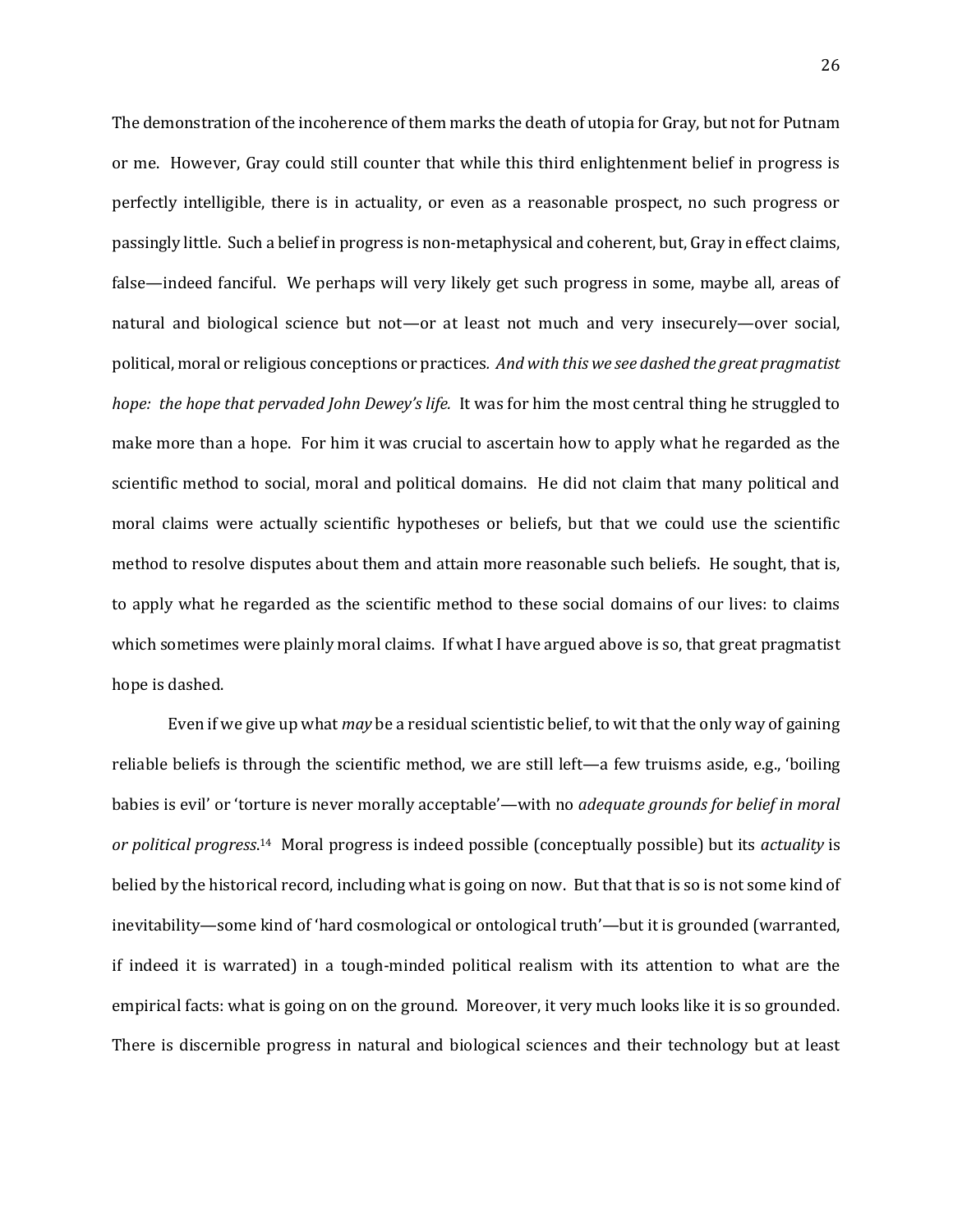seemingly not in social, moral and political domains. This, if it is true, and it seems to be, would be (as I have remarked) a dashing of Dewey's most cherish hopes and expectations.

A better world is possible but, given humanity's track record, it is hardly likely. Political realists are right in thinking that. (Here we should remember Gray's praise of political realism. He remarks "even in their time the realist theorists [he speaks here of *political* realists] of recent generations were seriously flawed. Yet it is from realism more than any other school that we can learn how to think about current conflicts" (Gray 2007, 193). But we must remember we are agents in the world with our intentions, hopes, desires, and commitments—with what Dewey called our ends-in-view. We are not just neutral observers of what has happened and is happening and merely predictors of what is most likely to transpire. Putnam's goals are goals shared generally by pragmatists. Moreover, unlike Comte and the logical positivists, pragmatists, and even more clearly neo-pragmatists, are not caught up in scientism. (See here Richard Rorty on Sidney Hook. Rorty 1991, 63-77.) Moreover, as I have repeatedly drawn attention to, neither the classical pragmatists nor the neo-pragmatists have a teleological and narrative conception where *history* has a plot and a goal to be achieved. *History* doesn't have such a plot—that makes no sense at all—but *we* storytelling animals have plots. Pragmatists, social democrats, and socialists such as Brian Barry and myself have certain goals, what Dewey called ends-in-view, and we see progress generally as a gradual process where our ends-in-view, embedded in the tales we tell ourselves, give us our ideas of progress. When we realize them and achieve wide reflective equilibrium about them, progress has been made. When we have such a consensus about our plots of progress (if you will, plots of putative progress), we have some further progress, not to the 'final truth'—there is no such thing but progress nonetheless.

Our ends-in-view are not something 'dictated by history' or set for us 'from reading the plot of history'. All that is metaphysical moonshine, incoherent talk. Rather, there is progress when our emerging and chosen plans or goals are being achieved and are seen by us to make a coherent and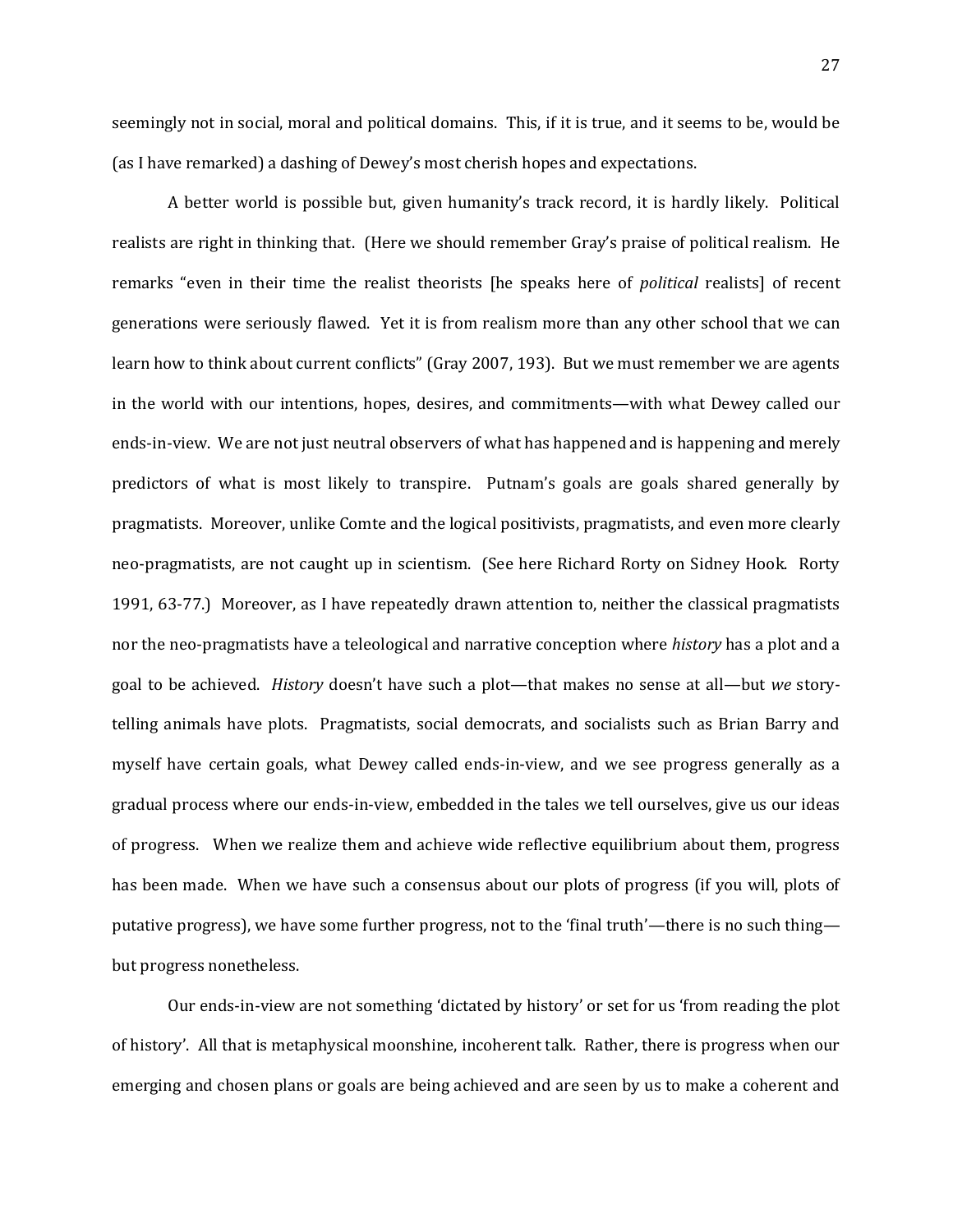attractive package, and indeed actually are making one, yielding what people on reflection want and need. We do not expect perfect harmony or for our social world to be without conflict, but there is progress where some reflectively achieved and sustained consensus here occurs. (Rawlsians would say were our views are then in wide reflective equilibrium.) Nothing is written in stone here and *consensi* are never forever. Contingency and fallibilism are inescapable. But perhaps for some limited but not unimportant matters we can gain some reflective and informed agreement concerning what will make the world, for a time, a little better. Parts of it can be evidence grounded and warrantedly assertable and on other matters it is something that we on careful reflection would endorse, though without making or invoking scientific claims.

However, I am probably being too whiggish here and Gray's hard-nosed political realist picture is more creditable concerning our very grim world with deep and often intractable conflicts of geo-political interests between states and blocs of states with the threat of wars—fearfully escalating wars—as interests clash and as the environment continues to deteriorate: huge swaths of once productive land reduced to desert, other places (for example, Bangladesh) repeatedly flooded and much of its formerly arable land salinated. We will have increasingly virulent storms, a world of increasing scarcity (of wheat, water, corn), depleting fish stocks, and increasing pollution. Here we have the stuff for more clashing interests and indeed for horrors. The political realist—I'm inclined to say any reasonably informed observer of the actual—could go on and on piling horror on horror. There is the likelihood as the century progresses for there to be radically increasing conflicts, perhaps even devastating wars of desperation and not just the asymmetrical warfare we have now, as horrible as it is.

Conflict, not cooperation, let alone harmony or a better life for all, is more likely to be our common fate. Gray sees this very clearly. These are our realities and most probably our prospects. And on a more conceptual level we should also note that while we have our goals, reflective equilibria, ends-in-view and reflective transcendence, so did the Nazis have all those things. We had our George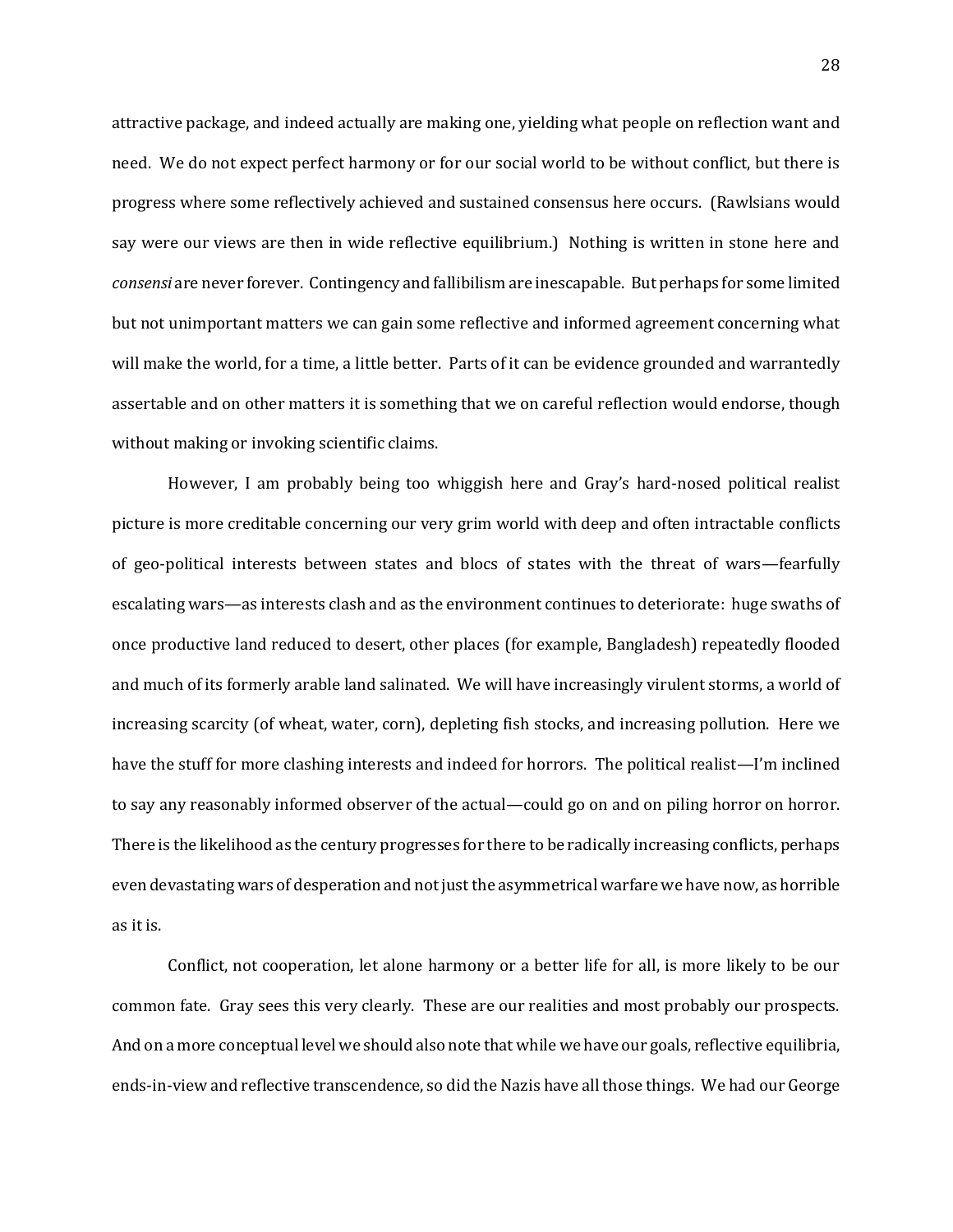Kennan; they had their Carl Schmidt. That grim reminder reminds us, to our horror, that there is or at least seems to be—no accessible perch and all we have left to do is fight. That things go like that, that this is our condition, is not an iron law of history—there is no such thing—or some kind of inevitability or metaphysical or apocalyptic necessity. These ills, or at least some of them, that I have just characterized are as a matter of fact very likely to become our fate, but not necessarily or inevitably so. That's the rationalistic myth of the "Second Enlightenment", to adopt Putnam's way of speaking. But empirically speaking, they are, unfortunately, strong likelihoods.

Gray is not himself giving us a narrative of destruction or a tough-minded narrative of maturation. He is not—at least not intentionally—giving us any kind of narrative, but recounting in an empirical way what is happening and what is likely to happen.15 He is trying to tell it like it is. Isn't he succeeding? Maybe *some* of this horror—this awfulness—can be reversed, but if crucial elements are to be reversed, it will require immediate and drastic action. That does not seem at least to be in the offing. It looks like our petroleum and transport industries are in a state of psychological denial. And our political leaders either suffer from scientific illiteracy or are also in a state of psychological denial. These things are not a matter of conceptual analysis but a matter of empirical fact. Or I would say, if you want to be unrealistically skeptical, of putative fact. Maybe, hopefully, there will be the requisite action. But it seems to me very unlikely. We will rather see a lot of denial, self-deception, procrastination (both, if you will, first order and second order), and a grasping at straws. This does not show that progress, pragmatically conceived (say in Putnam's terms) and a better life for humans is not possible, but it is to give to understand that it is very, very unlikely. The existence of Putin's youth gangs carefully orchestrated by the Kremlin and Bush's fundamentalist fanatics or Ahmadinejad's revolutionary guards is not encouraging.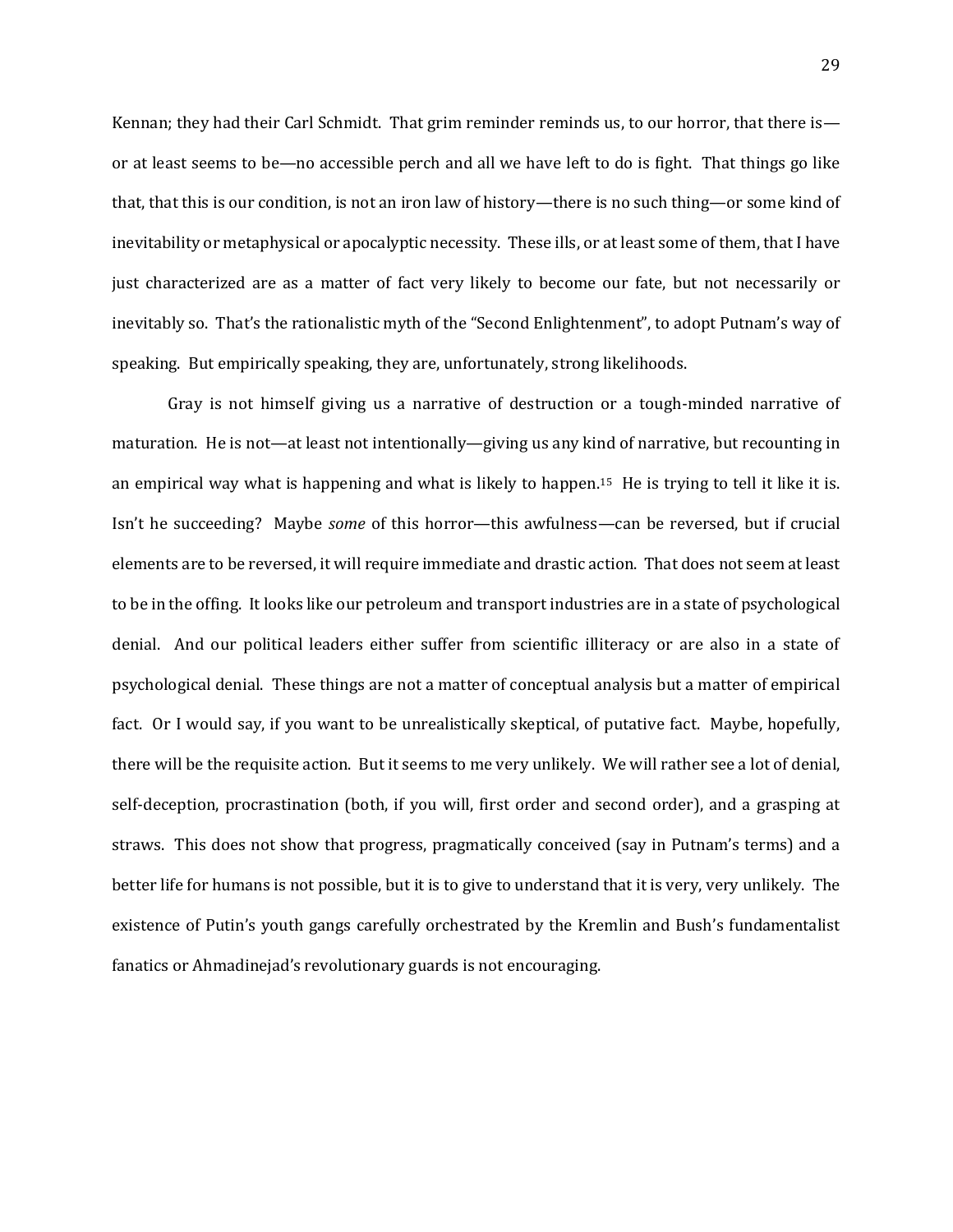Gray thinks he has refuted all notions of progress. I have tried to show that a modest, thoroughly fallibilistic notion of progress is still intact and in some areas actually occurring and in other areas could be but is not. But this progress I have been speaking of is not a notion of the perfectability of human beings or of a special destiny of humanity or the making of a 'New World' or a 'New Humanity'. If we think we can have a coherent idea of anything like that we better think twice and adopt Gray's anti-utopianism. Neither secular humanists nor standard religions (or any kind of religion) will yield anything like that: conflict and various horrors have always been and perhaps always will be with us. It is understandable that many of us will, given that, either live by myths or turn utterly cynical.16 Speaking now in a resolutely normative voice this turning to myth, to despair or to becoming utterly cynical is something we must resist. (But take note: I am *moralizing* here and saying, with only a normative voice, that this is something that must—morally must—be done. It is not the 'must' of logic or pure reason or even pure practical reason (assuming there are such things), but saying that is not to say or imply that it is unreasonable.)

Gray powerfully draws our attention to how secular conceptions of progress, as a capacity to bring about a better world, which gained strength in the twentieth century, and have gone on, though rather shakily to the twenty-first, have been accompanied by unprecedented levels of mass murder, much of which came from secularists with the avowed project of creating a better world. So a modest form of progress, the one favored by secular humanists, is a possibility, but the likelihood of its reality in our contemporary world is very unlikely. Is there so little hope? Utopian thinking of the sort Gray criticizes is through and through mythological. These myths, whether religious or secular, unlike scientific claims, can be neither true nor false; rather, they help us cope (either well or badly) with life. Still myths, as Gray recognizes as do I, can be more or less truthful in their rendition of human experience. (But keep in mind truth is one thing, truthfulness is another. Truthfulness has to do with

VI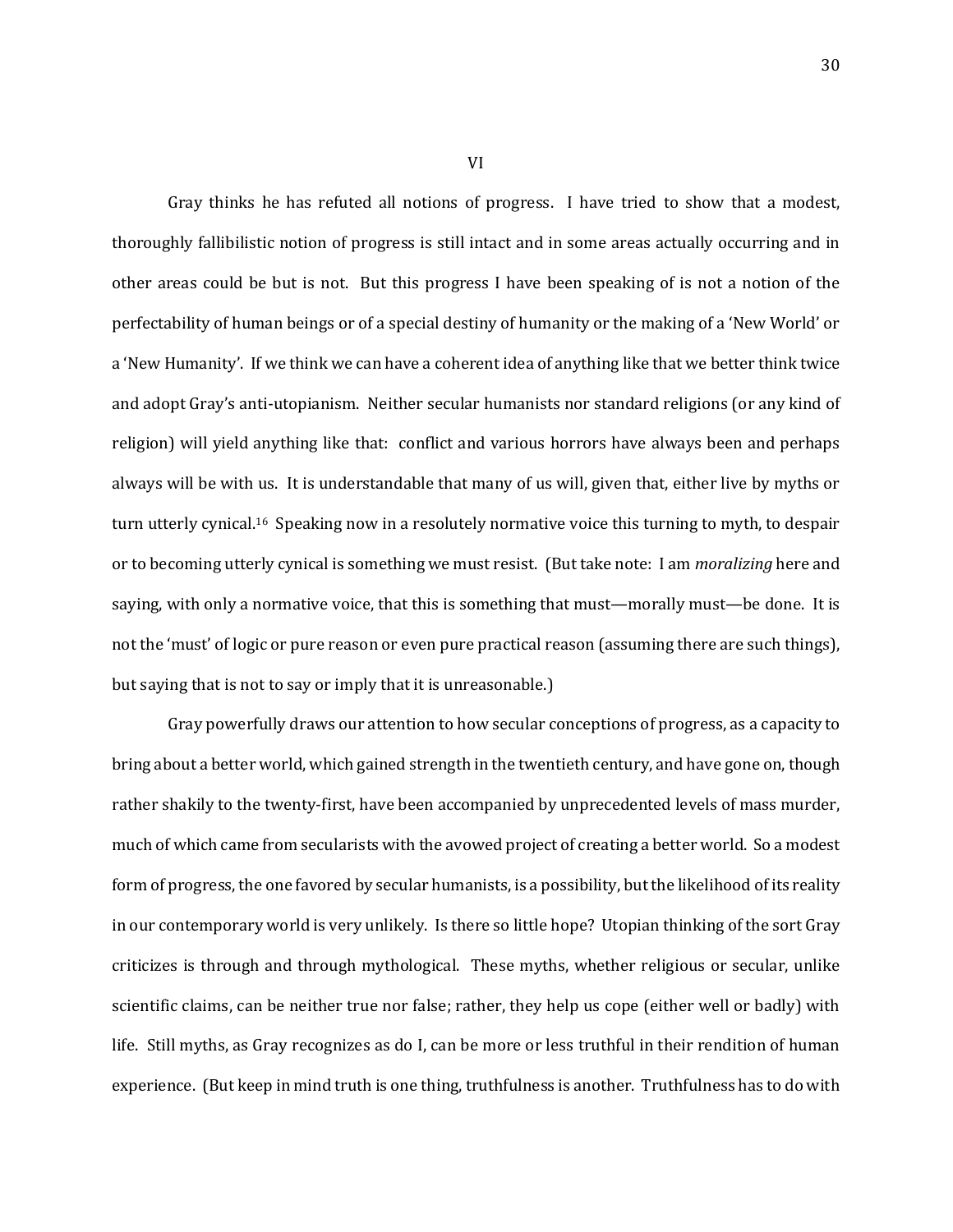integrity or trustworthiness.)<sup>17</sup> But Gray maintains that humanist beliefs in progress—actual progress—are as irrational as any of the myths of traditional religion. Indeed they are even more so, Gray contends, since in fact religious myths are closer to enduring realities than secular myths. Religious myths, Gray claims, are truer than humanist ones. Gray is billed as—and in some way is a great skeptic like his mentor and friend Isaiah Berlin. But he says, "The most necessary task of the present is to accept the irreducible reality of religion" (Gray 2007, 207). Why should this be so? Or is it so? Is this something that Berlin would say or think?

If we say, as Gray does, that "religions are not claims to knowledge but ways of living with what cannot be known" then *perhaps* it is a necessary task of the present time to accept the irreducible reality of religion, properly understood. Religions, of one sort of another, will probably always be with us as ways of living, of giving significance to our lives, helping us to make sense of our lives and to cope with life. We have here myths in narrative forms which meet the demand for *meaning*—for not just seeing our lives as just one damn thing after another until we die and are cremated, but as something "in which each individual life is part of an all-encompassing story" (Gray, 204). This is the irreducible reality of religion, something that no secular myth can match, or so Gray claims. <sup>18</sup>

Gray is against utopias, against overarching human narratives, against seeing history as a narrative and a process which has a goal, especially "as a human narrative of catastrophe and redemption". The various religions are different ways in seeing our lives as part of an allencompassing story. But that is what he thinks we are witnessing as coming to an end—and with good riddance, he has it—with the death of utopia. But *then* how can it be on his own account such a necessary task, or even an important task, to accept the irreducible reality of religion? Indeed with the death of utopia (something he regards as desirable but still something, he has it, that is intractably linked with religion) how then can religion be an irreducible reality and how can he also say it is something that will always be with us and indeed something we should have?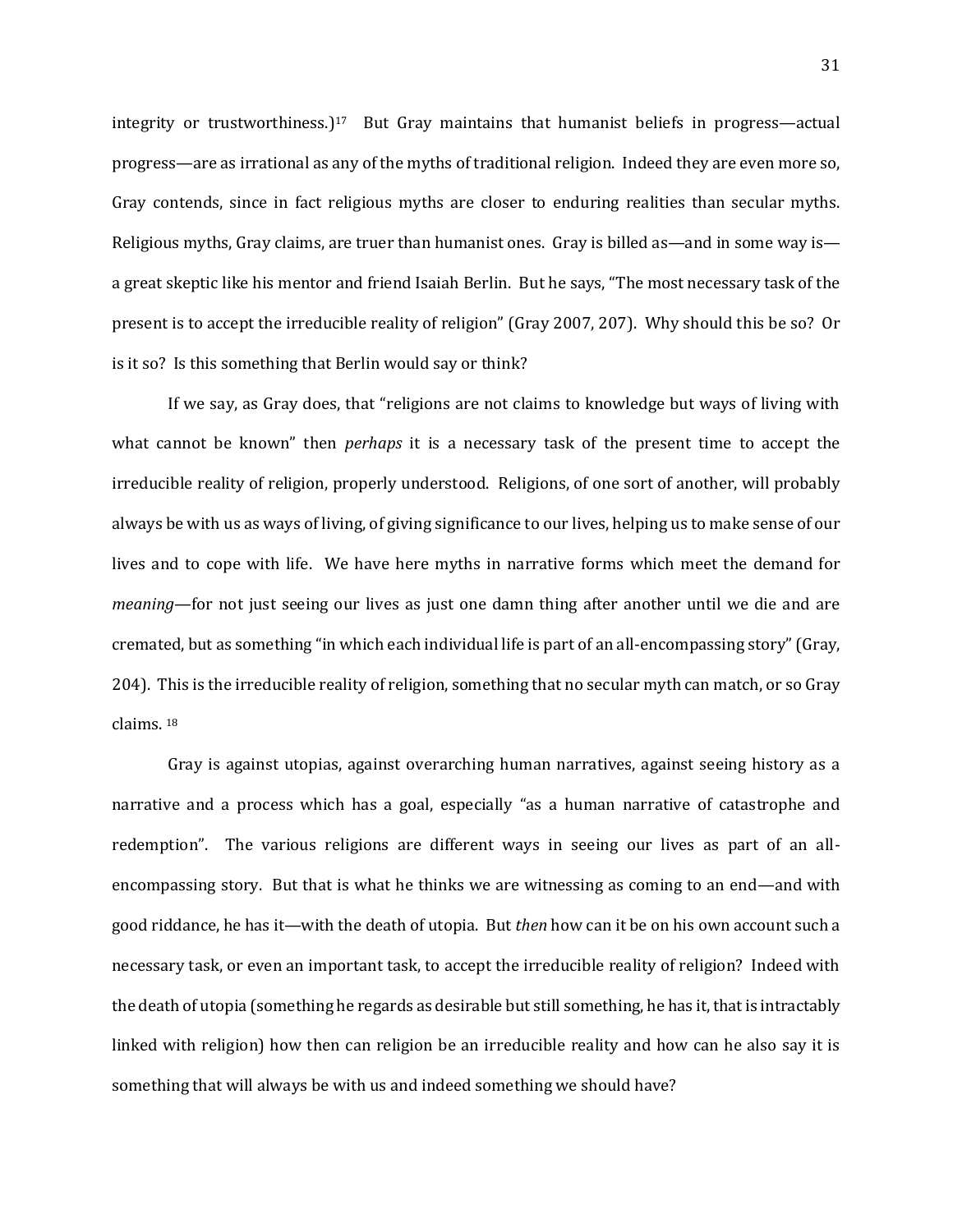I think a key to what might be a possible plausible response on Gray's part would come by reflecting on his remarks that "myths are not true or false in the way scientific theories are true or false, but they can be more or less truthful in reflecting the enduring realities of human life" (Gray 2007, 206). They—at least religion at its best—have to accept "what cannot be remedied and find meaning in the chances of life" (Gray 2007, 208). There are human needs, he tells us, "that no change in society can remove" (Gray 2007, 208). "Human beings," he adds,"will no more cease to be religious than they will stop being sexual, playful or violent" (Gray 2007, 208). He adds in the very last page of his *Black Mass* "at its best religion has been an attempt to deal with mystery rather than the hope that mystery will be unveiled" (Gray 2007, 210).

So after all not all myths with their all-encompassing narratives are bad and yield a utopia which needs to be ended and in reality is dead. Gray here at least seems to be unsaying what he has been stressing. However, I think this is all to the good. Religion is not going to disappear any more than (*pace* Marx) the state, though both the state's and religion's primary functions may change, indeed radically change. Vis-à-vis religion, it is particularly evident that *if 'religion' is given the definition that Gray gives it*, that it is an enduring reality, without being a claim to knowledge: religions, he claims, "are not claims to knowledge but ways of living with what cannot be known" (Gray 2007, 207). Then we may have something that may for we humans become an inescapable reality. But this is only by virtue of a *persuasive* definition of 'religion'. It is also what some have called (as well) a *low redefinition* (as when a medical doctor is defined as someone who can take your blood pressure).<sup>19</sup>

Religions are ways of living and importantly so, but the historic faiths—all the historical faiths—with their doctrines are also making claims conceiving what they take to be knowledge. (I believe these doctrines in their early phases are false and later become, with the development of these religions, incoherent.) However, these doctrines are doctrines that their theologians and their religious leaders take to be a central part of their religions and this belief is shared by the mass of the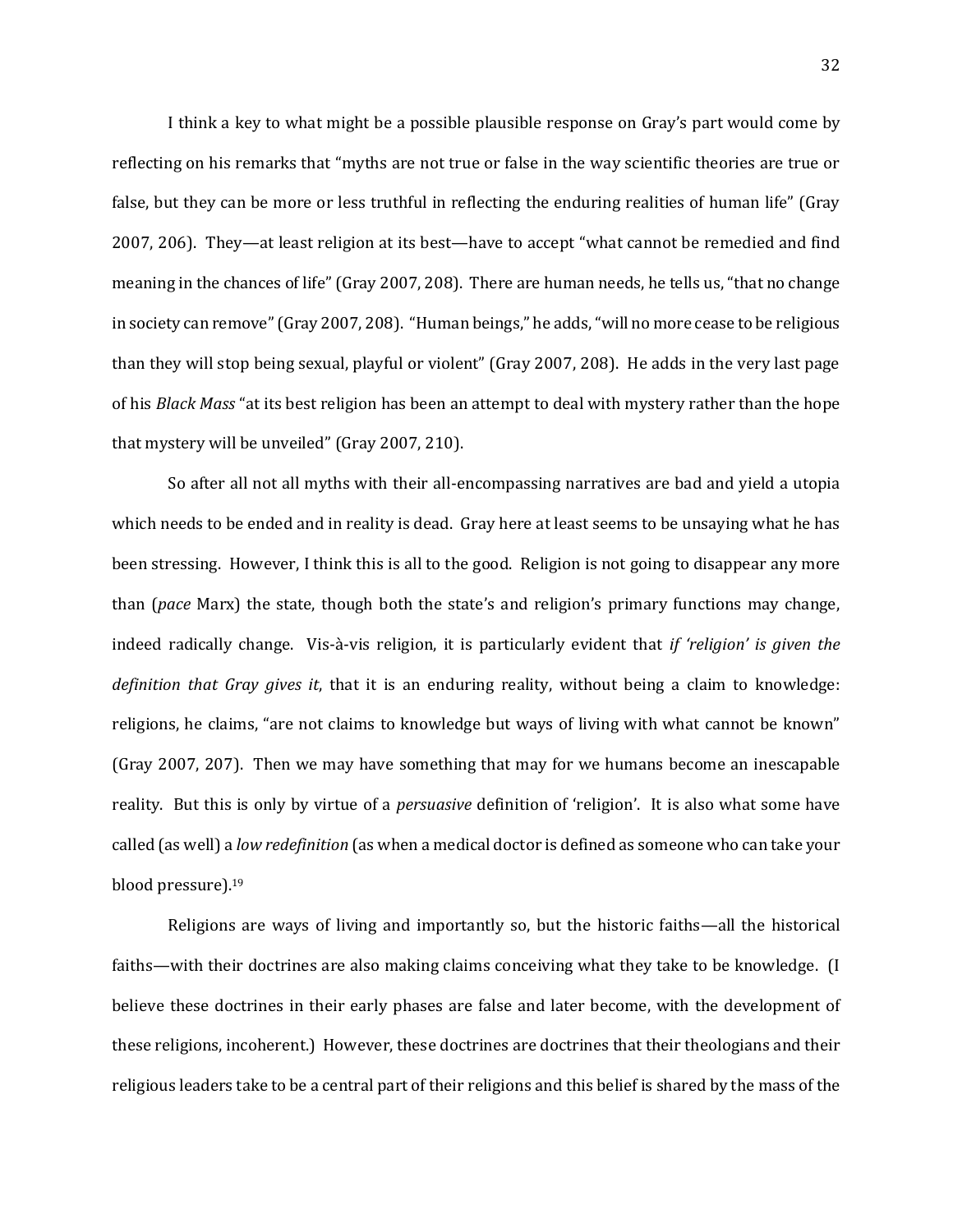faithful of the religions in question. Christianity and Islam stress this more than Judaism or Buddhism. But all the historic religions have doctrines and make claims to knowledge: typically very esoteric knowledge claims. I believe that religious people should abandon these claims, and become what Gray says they actually are, namely people in search of some meaning in life. *But this is to look at religion in the way a secularist would.* And that is exactly what Gray does without acknowledging it and while suggesting something else. He remarked in a book launch for *Black Magic* that he is as atheistic as can be but what he opposes is evangelical atheism. What he finds significant in religion is what a reflective non-*scientific* atheism, unhaunted by metaphysics, would find significant.

We should also return to Gray's claim that there are good and bad myths. Some "can be more or less truthful in reflecting the enduring realities of human life" (Gray 2007, 206). And these myths, good and bad, will have their narratives. So not all narratives are mistaken or pointless either. We have a need to tell ourselves stories. It is not just "fashionable to view narrative as a basic human need" (Gray 2007, 204). We are storytelling, narrative-making animals. We need them to make sense of our lives. Moreover, some narratives have verisimilitude. Religions are (on Gray's own showing) tied to myths and narratives so if religion has an irreducible reality so do at least some myths and narratives. What in reality Gray has done, though he would deny this, is to give us a narrative of *maturation* and a powerful one at that? He has shown what hardly needed showing, namely, that the ancient Christian millenarian myths were destructive and irrational. The classic modern secular myths—what he calls secular religions—in certain ways ape them and have something of the same presuppositions and assumptions and were even more destructive and thoroughly irrational. He has, as we have seen, in mind Jacobinism, Bolshevism, Maoism, Nazism, anarchism, and neo-conservatism. These myths are all utopian and have been thoroughly discredited. The very project, he claims, of a world-transforming political life is incoherent, irrational and extremely dangerous. It turns political life into a battleground. "The secular religions of the last two centuries, which imagined that the cycle of anarchy and tyranny could be ended, succeeded only in making it more violent" (Gray 2007, 210).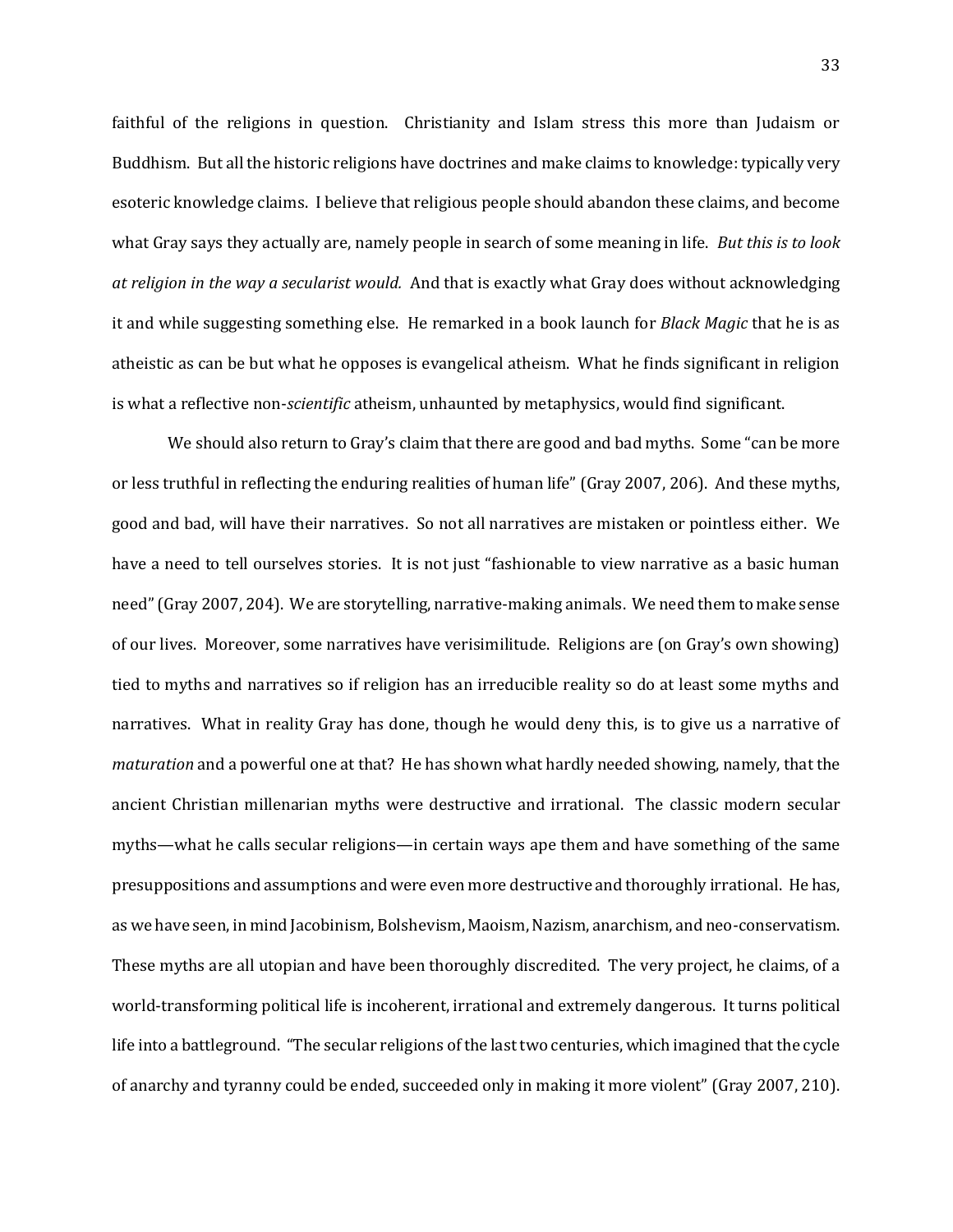Gray tells this story very powerfully. His narrative of maturation—or so I call it—is distant from such utopias. But it certainly is a narrative and would count, on his reading, as a myth and as a secular religion and one to be taken very seriously. His narrative (as any good narrative) is not without its verifiable empirical claims set (for the most part) in a coherent framework. It is a hard, non-evasive political realist vision with, given his comments about the effects of global warming and the like, as he puts it himself, may be something that very well gives us "too much reality for most people to bear" (Gray 2007, 209). His view of the world is bleak and grim though it is not nihilistic. He sees it, as I have noted, as a "central task of government . . . to work out and enforce a framework whereby they [the different religions and ways of life] can live together" (Gray 2007, 208). Or, as he puts it:

> At its best, politics is not a vehicle for universal projects but the art of responding to the flux of circumstances. This requires no grand vision of human advance, only the courage to cope with recurring evils (Gray 2007, 210).

Given what we have just noted Gray saying about myth and narrative and keeping in mind my contention that *Black Mass* itself is an astute and penetrating narrative of maturation, why should we find a pragmatist, a social democratic or a socialist account to be just another flawed utopia, to be set aside as impossible utopian thinking when we factor in its modest empirically-based nonteleological conception of progress along with its claim that a better world is possible and some indications as to how that can perhaps be achieved? Such a better world is a long shot, perhaps, but still a reasonable possibility. I shall argue in the next chapter that we should not set such thinking aside and in that important respect we should not go Gray's way.20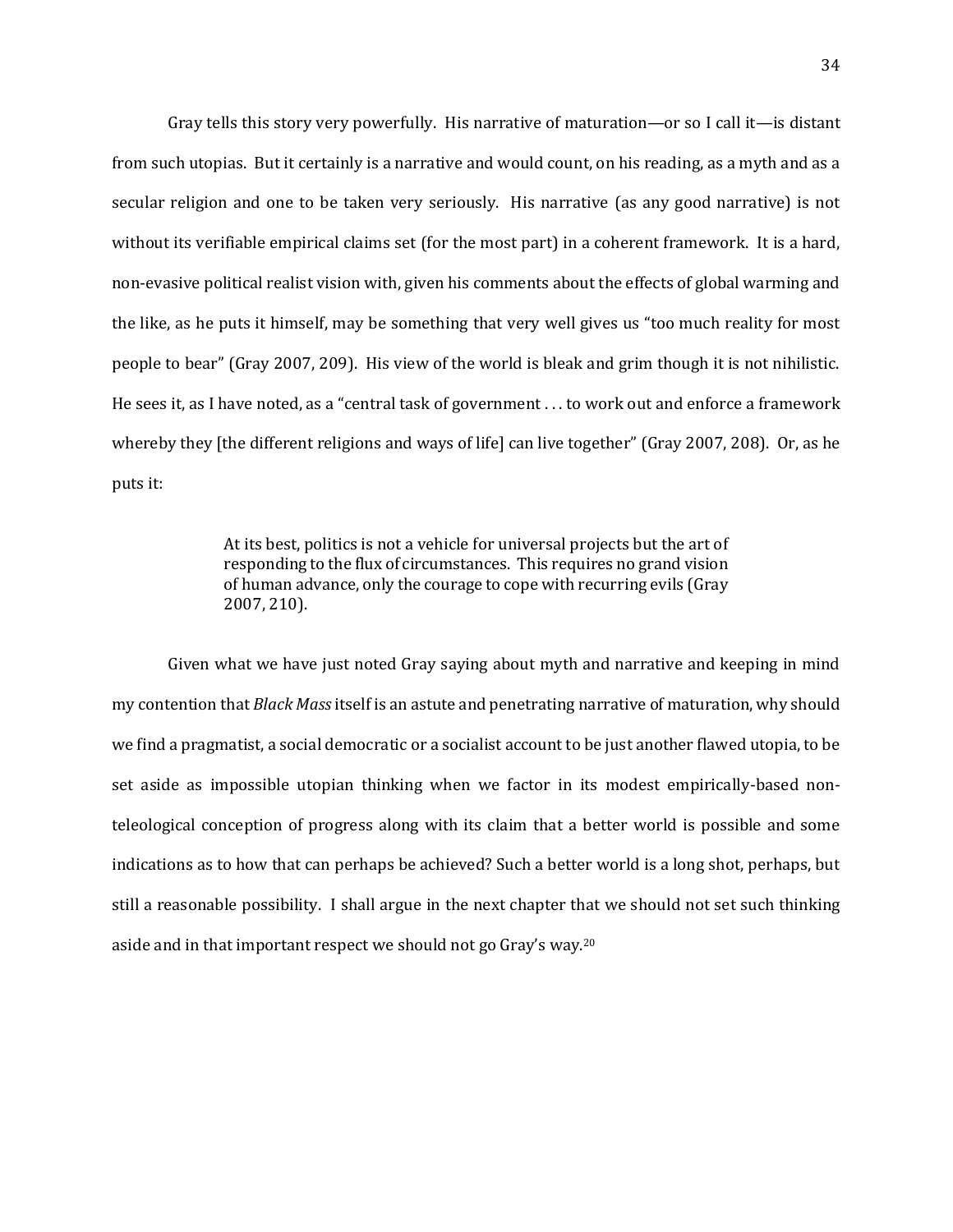#### **NOTES**

 $\overline{a}$ 

<sup>1</sup> It has been said to me that what I am saying applies principally about work in urban life. People who work on family farms work together as a family. They feel very differently about their work on a farm and that is typically so. But family farms are rapidly disappearing and wage labor on farms, typically in agribusinesses, feel quite differently about their work. (Think here of migrant workers but not only them.) Their work is at least as alienating and as full of drudgery as that is that of urban laborers.

<sup>2</sup> When I speak of 'the North' I mean to refer to the rich countries (now exclusively capitalist) of the world, whether they are located geographically in the north or not, and when I refer to 'the South' I refer to poor or middling poor countries of the rest of the world.

<sup>3</sup> See also here Gray's *Heresies: Against Progress and Other Illusions* (Gray 2004).

<sup>4</sup> Here it is clear that he has been influenced by his mentor, Isaiah Berlin.

<sup>5</sup> Naomi Klein (2007) has massively and convincingly shown how the Neo-Cons brutally and intentionally have unleashed this on the world. They have, as a deliberate policy of destruction, aimed to establish the conditions for a neo-liberal economic order. They have resorted to overthrowing governments by military force where necessary. They have made mass arrests, frequently engaged in torture, brought on mass unemployment with its resulting poverty, extensive misery and rising inequality both in the North and the South and within nations (including the U.S.) as well as between nations in an attempt to achieve a neo-conservative global control of things and make a neo-liberal economic order of a Hayekian-Friedmanist sort This is the dominant form of capitalism in our world today, replacing earlier different capitalisms, as we found them in Japan, Germany and Sweden, for example. This, as she shows, as has Noam Chomsky, has been intensified by the Neo-Cons but it has been a policy of the U.S. since the emergence of the American Empire at the end of World War II. David Harvey, in a more abstract and theoretical manner, has shown adroitly the striking extent to which capitalism works by accumulation and by dispossession. See Harvey 2003, 137-82.

<sup>6</sup> There is no reason why we can't try to do both. We do the minimal thing of trying to cope with human imperfection and cautiously, intelligently, experimentally, after the fashion of John Dewey or John Rawls, seek to bring about a better world—what Rawls called a 'realistic utopia'—that will require some remaking of society. Gray's genuine objection is to doing it in the violent and fanatical way that the Jacobins did and Neo-Cons are now doing and, as well, by trying to make human beings anew. The assorted movements he describes in between did the same thing. He would have to show, to make his case, that the *only* way to bring about a better world is by such destructive means. And that he has not shown. We should also beware of false dichotomies here.

<sup>7</sup> John Roemer rightly points out that one "of the errors of the postmortems of communism has been the identification of central planning with command/administrative allocation systems. These terms are not coextensive; it is only the latter that have been shown not to function." The market should be used for allocation of goods, e.g., how many shoes to make and what kind, how many computers to make and what kind. But both in capitalist societies and in socialist societies planning goes on as well, e.g., where to build factories and of what kind, what kind of health care system or education system to develop, what kind of transportation system to develop and where, and with what monies we should do such things. There will be planning in capitalist systems and in socialist systems. Even with the neo-conservative politics and neo-liberal economic systems supposedly working in the Bush Jr. Administration, there is plenty of planning. They do not leave it to the market to decide on how much money is spent on the military and how much on education or health and on what kind of military and what kind of education and health care systems to have. But in a capitalist system the underlying rationale in planning—the bottom line—is the maximizing of secure profits for capitalists. A capitalist economy must be a *growth* economy while in a socialist system the underlying rationale for planning is to equitably meet human needs. This need not be a growth economy. There is no imperative 'grow or die'.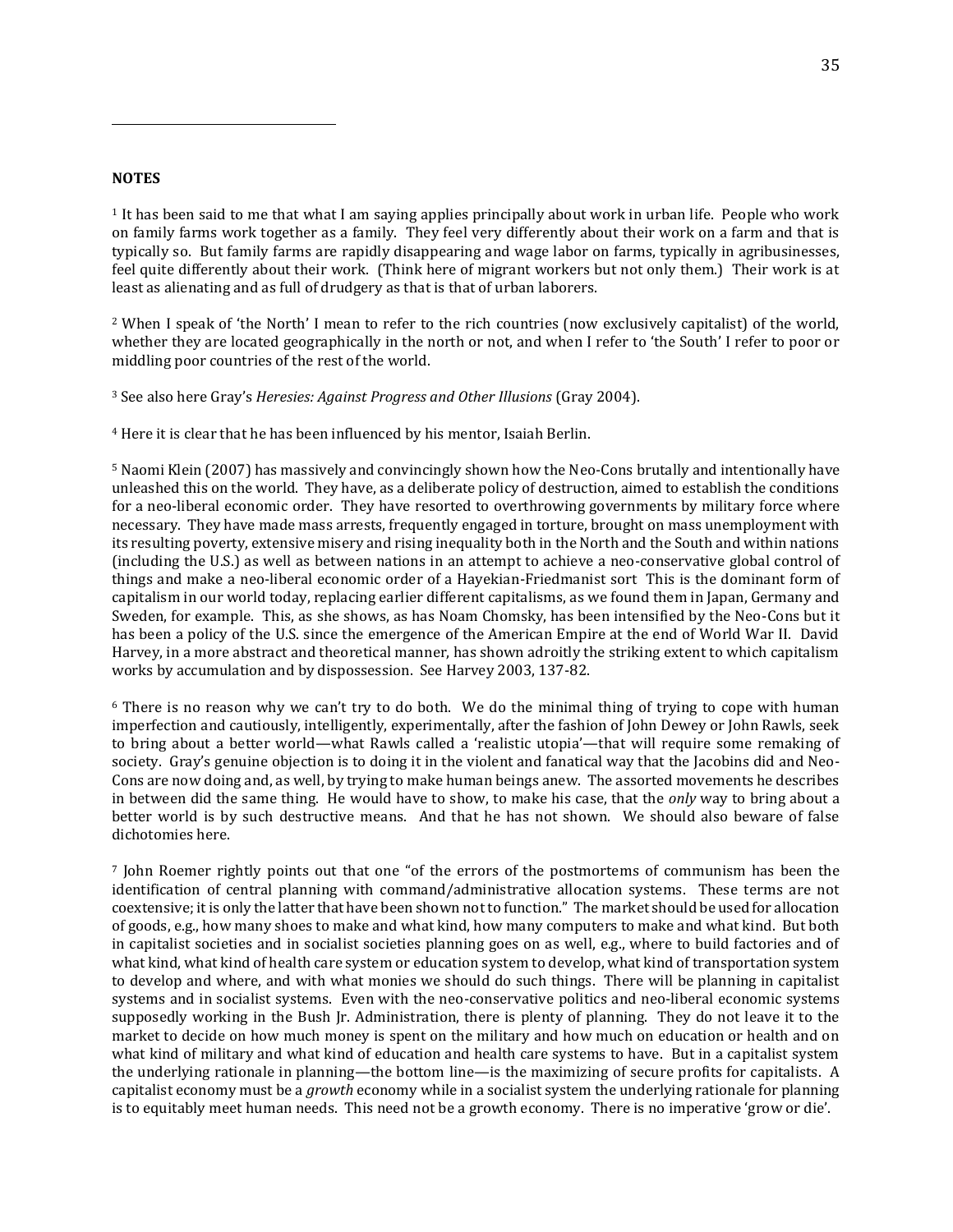<sup>8</sup> Scientism tells us that only scientific knowledge is genuine knowledge; what science cannot tell us, humankind cannot know. Someone, as does Levine, in claiming scientificity for socialism, including importantly Marxist socialism in particular, need not, and should not, claim that, but claim there is in Marx, and that there should be, as for example with historical materialism, a genuine social science yielding scientific claims that can be confirmed or infirmed. It need not, and should not—see the above text—absurdly claim that all knowledge is and must be scientific, but only that there are important elements in Marxism that are scientific and that this for socialism is important. Craig refers to 'historical materialism' as '\_\_\_\_\_\_-science' but this misreads the core articulation by Marx of historical materialism and ignores the careful utterly non-teleological articulations of it by G. A. Cohen, Shaw, Levine, and others.

 $\overline{a}$ 

<sup>9</sup> I am not saying that all of these things are absolutely evil and could not in any circumstances be what, all things considered, we must do. Brecht reminds us, with sadness, that we who would build the foundations of kindness could not always afford to be kind. But he asks, in his poem, future generations to forgive him, knowing that in sometimes being unkind—being harsh—he was doing something that philosophers would say is *prima facie* wrong. But things which are *prima facie* wrong are not always, everything considered, wrong. *Sometimes* harsh things must be done. That is a chilling thought. And if we would keep our moral compass, it must remain for us chilling (Nielsen 1996, 273-90).

<sup>10</sup> We should not take Lenin's way with religion, understandable thought it is, particularly at his time and place (Nielsen 2007).

<sup>11</sup> We should be cautious in drawing the conclusion I draw here. We should reflect on the phenomenon of the Swedish filmmaker Ingmar Bergman, a well-educated, sensitive, reflective intellectual. Bergman was a person who could not have any religious belief at all, yet portrayed in various ways how many educated and reflective people suffered acutely from their unbelief and how some longed to believe and in some sense *needed* religious belief. (See Bergman's powerful *Winter's Light*.) If there are many such persons in Scandinavia, my thesis surely is up for question. If there are a great many and their number persists and even grows, what I am claiming will have been disconfirmed. I am moved by Bergman's films, yet I feel no such lack, as I suspect Brecht, Marx, Freud and maybe even Shakespeare did not (remember George Santayana on Shakespeare here).

<sup>12</sup> It was usually thought, at least until G. A. Cohen's writing, that Marx had such a teleological conception of history. Cohen vigorously and carefully contested this. Jon Elster, another distinguished analytical Marxist (I should say *former* analytical Marxist), agrees with Cohen that teleological conceptions are mistaken, but argues in his *Making Sense of Marx* (1985) that Marx was firmly committed to the use, Hegelian style, of teleological conceptions, including ones for history. Andrew Levine, in his review of Elster's *How to Make Sense of Marx*, carefully contests that concerning Marx and argues for a non-teleological conception of historical progress, a conception he carefully elaborated later (Levine 1986 for the review and 1992, 89-100 and 2002, 223-36 for his elaboration.)

<sup>13</sup> It might be said that I have a too narrow view of revelation, that I link revelation and religious authority together too closely. Many of us have had 'revelations' in our lives that have turned us around. We have, at crucial times in our lives, had 'revelations' of experiential, psychological reality. But Church figures who speak of 'revelation' do not mean something that can be divorced from religious authority. What counts as a religious revelation must finally be sanctioned by religious authority.

<sup>14</sup> Yet even torture is still practiced widely over much of the world, including a state (the U.S.) which claims to be a liberal democracy though at the same time tortures and, with obvious subterfuge, denies what they are doing is really torture while practicing it extensively.

<sup>15</sup> But isn't that itself a narrative or at least a kind of narrative? One is tempted to say it is a narrative of maturation. We must be careful of performative contradictions here.

<sup>16</sup> Is Gray so cynical? I think, if we consider some of his other writings and paradigmatically his *Endgame*, that the answer is no. (Gray 1997)